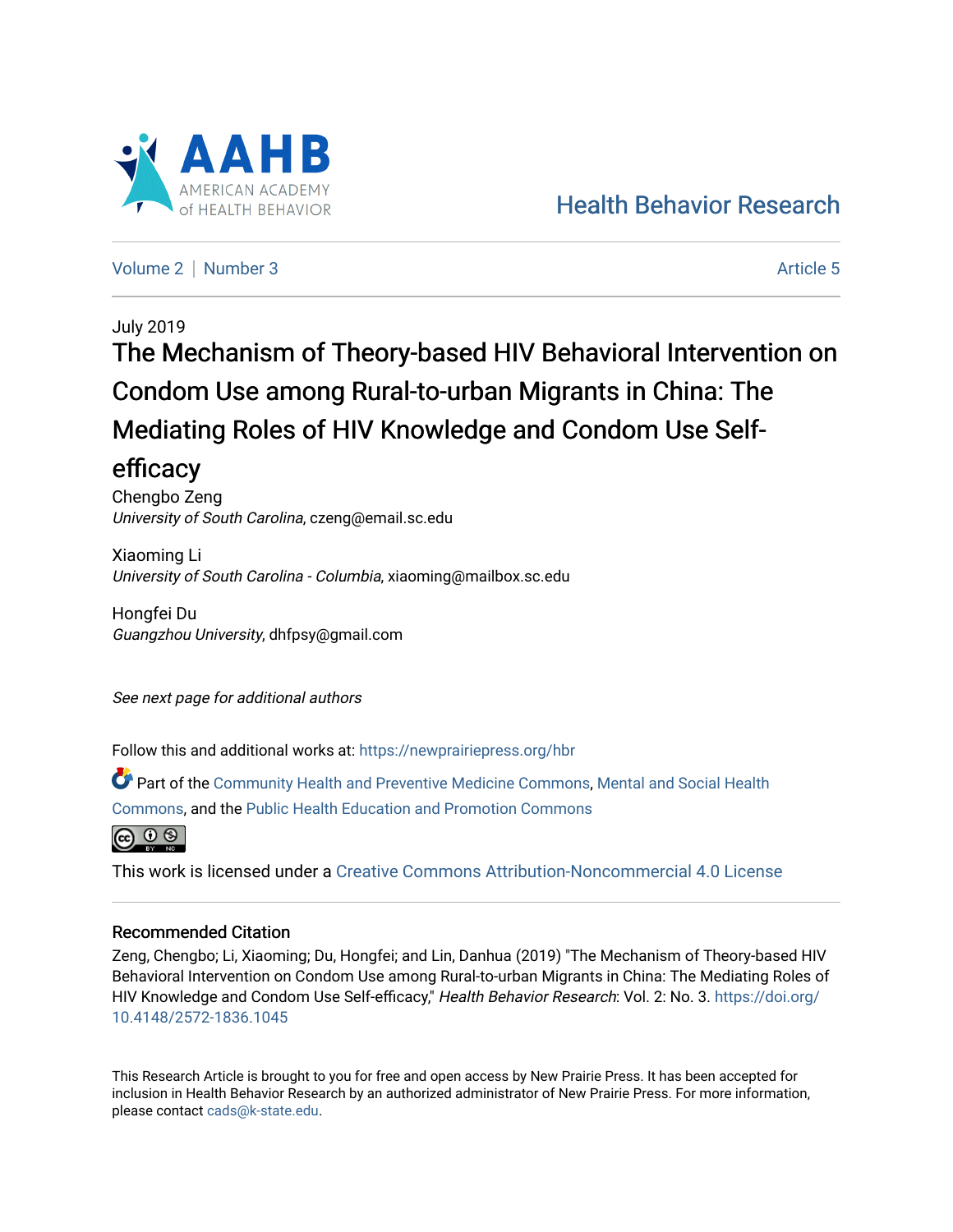## The Mechanism of Theory-based HIV Behavioral Intervention on Condom Use among Rural-to-urban Migrants in China: The Mediating Roles of HIV Knowledge and Condom Use Self-efficacy

## **Abstract**

Previous studies have suggested HIV knowledge and self-efficacy are important cognitive factors that might influence condom use behaviors. However, data were limited regarding their mediating effects on condom use during behavioral interventions. This study examined the mechanistic roles of these two factors on the effect of a community-based intervention aiming to increase condom use behaviors and intention among young rural-to-urban migrants in China. Data were derived from a community-based HIV behavioral intervention trial among 639 young sexually active rural-to-urban migrants in Beijing, China. Path analyses were used to examine the direct and indirect effects of the intervention program on condom use behaviors and intention over a 12-month follow-up. HIV knowledge and condom use selfefficacy at 6-month follow-up served as mediators in models. Path analyses revealed that intervention program increased condom use behaviors at 12 months through the increase of HIV knowledge at 6 months. Likewise, the intervention program increased condom use intention through the increases of HIV knowledge and condom use self-efficacy. The results suggested HIV knowledge played an important mediating role on the effect of the intervention program on condom use behaviors and intention. Additionally, condom use self-efficacy played an important role in increasing condom use intention. To increase condom use behaviors and intention among migrants, future studies are warranted that focus on improving HIV knowledge and helping migrants overcome cognitive barriers of condom use. Other efforts targeting structural and environmental barriers, such as limited healthcare access due to household registration status, are also needed to increase HIV protective behaviors.

### Keywords

Knowledge; Self-efficacy; Condom use; Intention; Behavioral intervention; Migrant; China

### Acknowledgements/Disclaimers/Disclosures

This study was supported by the National Institute of Health (NIH) Research Grant R01NR10498 by the National Institute of Nursing Research and National Institute of Mental Health. The authors also want to thank the reviewers for their helpful comments.

### Authors

Chengbo Zeng, Xiaoming Li, Hongfei Du, and Danhua Lin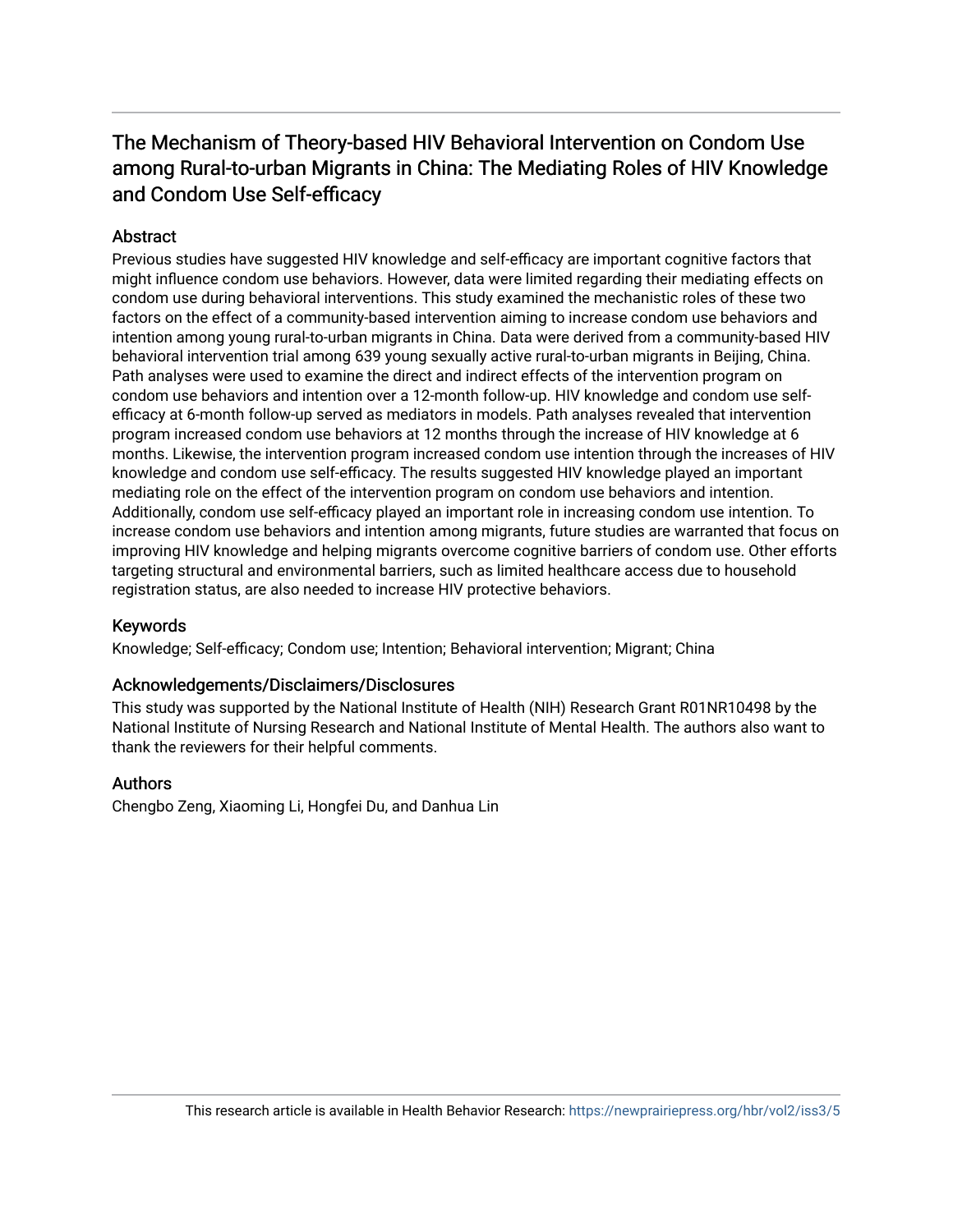## **The Mechanism of Theory-based HIV Behavioral Intervention on Condom Use among Rural-to-urban Migrants in China: The Mediating Roles of HIV Knowledge and Condom Use Self-efficacy**

**Chengbo Zeng, MPH\* Xiaoming Li, PhD Hongfei Du, PhD Danhua Lin, PhD**

#### **Abstract**

Previous studies have suggested HIV knowledge and self-efficacy are important cognitive factors that might influence condom use behaviors. However, data were limited regarding their mediating effects on condom use during behavioral interventions. This study examined the mechanistic roles of these two factors on the effect of a community-based intervention aiming to increase condom use behaviors and intention among young rural-to-urban migrants in China. Data were derived from a community-based HIV behavioral intervention trial among 639 young sexually active rural-to-urban migrants in Beijing, China. Path analyses were used to examine the direct and indirect effects of the intervention program on condom use behaviors and intention over a 12-month follow-up. HIV knowledge and condom use self-efficacy at 6-month follow-up served as mediators in models. Path analyses revealed that intervention program increased condom use behaviors at 12 months through the increase of HIV knowledge at 6 months. Likewise, the intervention program increased condom use intention through the increases of HIV knowledge and condom use self-efficacy. The results suggested HIV knowledge played an important mediating role on the effect of the intervention program on condom use behaviors and intention. Additionally, condom use self-efficacy played an important role in increasing condom use intention. To increase condom use behaviors and intention among migrants, future studies are warranted that focus on improving HIV knowledge and helping migrants overcome cognitive barriers of condom use. Other efforts targeting structural and environmental barriers, such as limited healthcare access due to household registration status, are also needed to increase HIV protective behaviors.

\*Corresponding author can be reached at:  $czeng@email$ .sc.edu

Since the implementation of the "open-door" policy in China in the late 1970s and the economic reforms in the middle of the1980s, China has witnessed a significant change in sexual behaviors and attitudes (Gao, Lu, Shi, Sun, & Cai, 2001; Zhang & Beck, 1999). In traditional Chinese society, premarital sex and extramarital sex would be disdained, especially among women. Same-sex behavior or multiple sexual partners would also be denounced by traditional Chinese culture (Zhang & Beck, 1999). However, with the change of sexual behaviors and attitudes, these aforementioned activities (e.g., premarital sex, extramarital sex, same-sex behavior) become more tolerable and prevalent, especially in the urban areas with maximum exposure to this change (Gao et al., 2001; Li et al., 2014; Zhang & Beck, 1999).

The rapid modernization and economic development in China has generated a population of more than 200 million rural-to-urban migrants (China National Bureau of Statistics [CNBS], 2016). Rural-to-urban migrants were defined as the individuals who move from rural areas to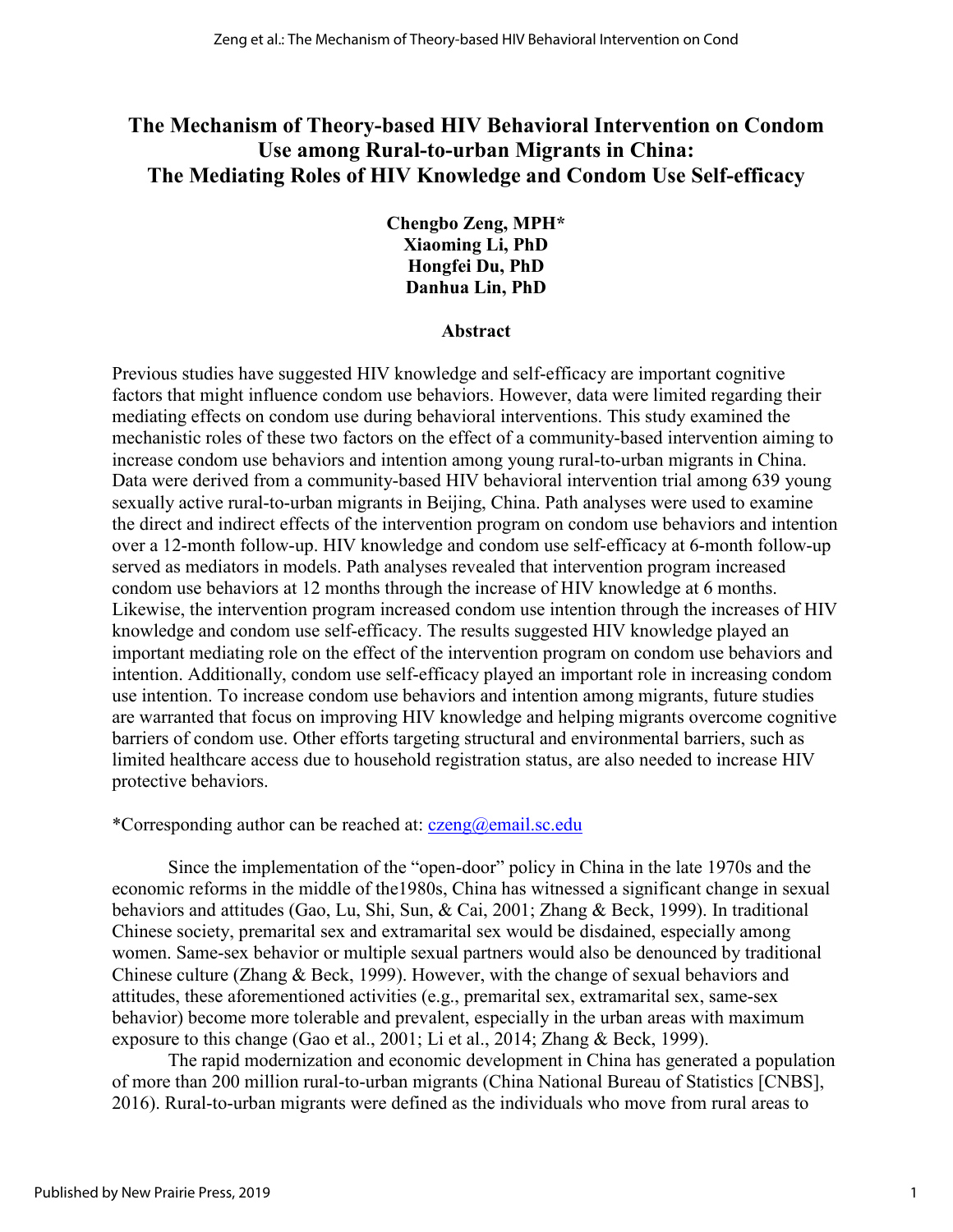urban centers for economic opportunities and better lives but without obtaining permanent local household registrations, because the existing household registration system in China has made it difficult for them to change from rural to urban residence permanently (Zhang, 2001). Due to the lack of urban household registration, a large number of migrant workers have poor employment conditions (e.g., dirty, difficult, and dangerous), suffer from stigma and discrimination, and cannot obtain the same benefits available to urban residents, including subsidized healthcare access. Thus, their migratory status may put these individuals, especially the younger ones, at risk of poor health outcomes including sexual risk behaviors (Lehrer, Shrier, Gortmaker, & Buka, 2006; Lin et al., 2005).

In addition, there are other factors that may contribute to sexual risk behaviors among rural-to-urban migrants. For example, most of the rural-to-urban migrants have low levels of education and limited knowledge of HIV (Li, Lin et al., 2004; Wu, Wu, Li, & Lu, 2016). At the same time, growing up in rural areas adhering to traditional Chinese values and sexual culture, rural-to-urban migrants are confronting the change of sexual behaviors and attitudes after coming to live and work in urban areas.

With limited healthcare access, less HIV knowledge, and exposure to the sexual culture change in urban areas, rural-to-urban migrants are more prone to engage in sexual risk-taking behaviors and have been identified as a key population in HIV prevention intervention in China (Li et al., 2007; Xu, Wu, & Zhang, 1998). A comparative study in China found that rural-tourban migrants who had returned from urban areas to their rural homes had higher levels of sexual risk and were more likely to have unprotected sex than non-migratory rural residents (Li et al., 2007). Thus, rural-to-urban migrants have a relatively high HIV/sexually transmitted diseases (STD) prevalence. For instance, migrants account for 94.5% (259/274) of the new HIV/AIDS cases reported in 2004 in Shenzhen, 77.0% (184/239) in Shanghai, and 75.3% (333/442) in Beijing (China National Center for AIDS/STD Control and Prevention, 2005). The issue of sexual risk among migrants becomes even more significant with the changes in the HIV epidemic in China. Currently, the prevalence of HIV infection has grown steadily in China with sexual intercourse being the primary transmission mode of HIV (Xu et al., 2015; Zhang et al., 2017). It is estimated that nearly 90% of new HIV cases in China are infected through sexual transmission (Zhang et al., 2017).

Prior research suggests that high levels of HIV knowledge are necessary, although not sufficient, for reducing sexual risk and preventing HIV transmission (DiMatteo, 1991; Fisher & Fisher, 1992; Sio et al., 2015). Fisher and Fisher (1992) have suggested that AIDS-risk-reduction information (i.e., HIV knowledge), motivation, and behavioral skills were three fundamental determinants for AIDS-risk reduction. Both AIDS-risk-reduction information and motivation can affect AIDS-risk-reduction behavioral change through AIDS-risk-reduction skills (Fisher & Fisher, 1992). Low levels of HIV knowledge are associated with various kinds of risk behaviors, such as unprotected sex, multiple sexual partners, and low rates of HIV testing (Kong, 2008; Sio et al., 2015; Wu et al., 2016). Wu and colleagues found that migrant men who have sex with men (MSM) who had lower levels of HIV knowledge than local MSM reported higher rates of unprotected anal intercourse and having multiple homosexual partners (Wu et al., 2016). A previous study found that Chinese female entertainment workers, many of whom were also migrants, with lower levels of HIV knowledge reported higher rates of inconsistent condom use (Sio et al., 2015). HIV knowledge may be an especially enabling factor that can promote protected sex and other HIV preventive behaviors among rural-to-urban migrants given their low education and lack of knowledge regarding the HIV transmission and prevention.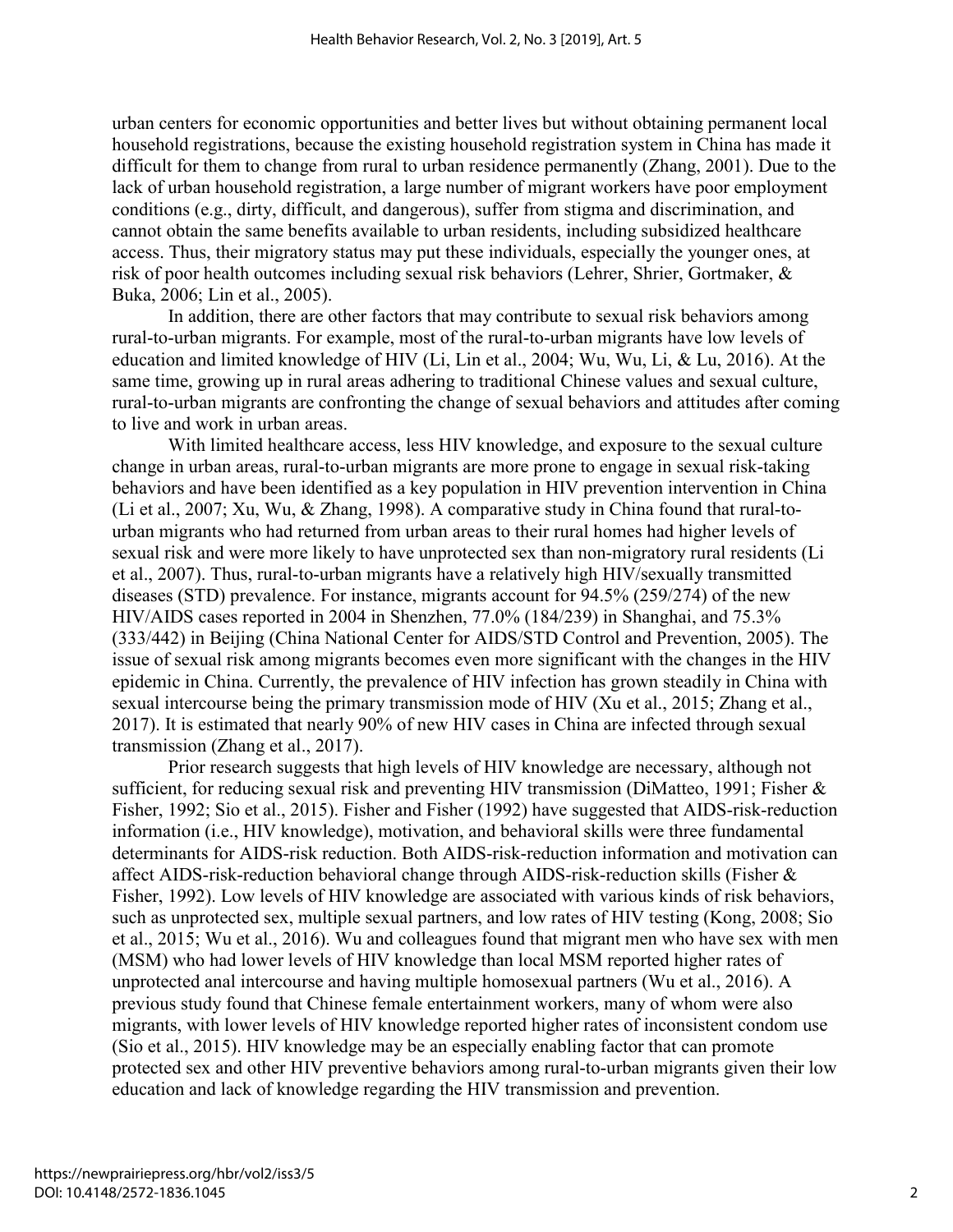Besides HIV knowledge, existing studies have suggested other cognitive factors associated with condom use behaviors. For instance, based on the Information-Motivation-Behavioral Skills model, Fisher and colleagues found that improving condom use motivation and skills could significantly increase condom use behaviors among college students (Fisher, Fisher, Misovich, Kimble, & Malloy, 1996). DiClemente and colleagues found that safer sex communication was positively associated with consistent condom use among African American adolescent girls (DiClemente et al., 2004). Previous research has also suggested that among cognitive factors that may affect condom use behaviors, self-efficacy may be one of the most important factors that can intervene to reduce HIV risk among rural-to-urban migrants (Strecher, McEvoy DeVellis, Becker, & Rosenstock, 1986; Guerra-Ordonez et al., 2017).

Self-efficacy, an individual's confidence in performing a specific behavior, is correlated with sexual behaviors in high-risk populations (Guerra-Ordoñez et al., 2017). Migrants with high condom use self-efficacy may be willing to initiate condom use behaviors, spend efforts on condom use, and use condoms consistently in the face of resistance from partners (Wulfert & Wan, 1993). A previous study has also suggested that migrant female sex workers with higher levels of condom use self-efficacy were more likely to use condoms than those with lower selfefficacy (Ye et al., 2012). Another study conducted among 307 migrant MSM in Beijing, China, found that condom use self-efficacy was positively associated with sexual communication, which in turn was associated with increased condom use in the three most recent sexual episodes (Xiao et al., 2013).

To improve condom use among rural-to-urban migrants, our research team designed and conducted a social cognitive theory-based HIV behavioral prevention program among young rural-to-urban migrants in China (Li et al., 2014). The intervention was evaluated through a cluster randomized controlled trial with 6-month and 12-month follow-ups. We found that condom use behaviors (frequency of condom use, last three-time condom use, and proper condom use) with regular partners increased over time, and this increase was significantly greater among the intervention group than the control group at 6-month and 12-month followups (Li et al., 2014). In addition, at the 6-month follow-up, the intervention group was significantly higher than the control group on HIV knowledge and condom use intention (Li et al., 2014). The increases in knowledge and intention in the intervention group were sustained through 12-month follow-up. Although no significant difference was found on condom use selfefficacy between intervention and control groups, condom use self-efficacy increased over time in these two groups (Li et al., 2014).

As the theory-based behavioral HIV intervention program proved to be overall efficacious in improving the condom use behaviors and condom use intention among rural-tourban migrants, the current study aimed to further investigate the mechanism of such program effects by examining the mediating roles of HIV knowledge and self-efficacy on condom use. We hypothesized that a theory-based HIV prevention behavioral program could indirectly increase condom use behaviors and intention through the increase of HIV knowledge and selfefficacy on condom use.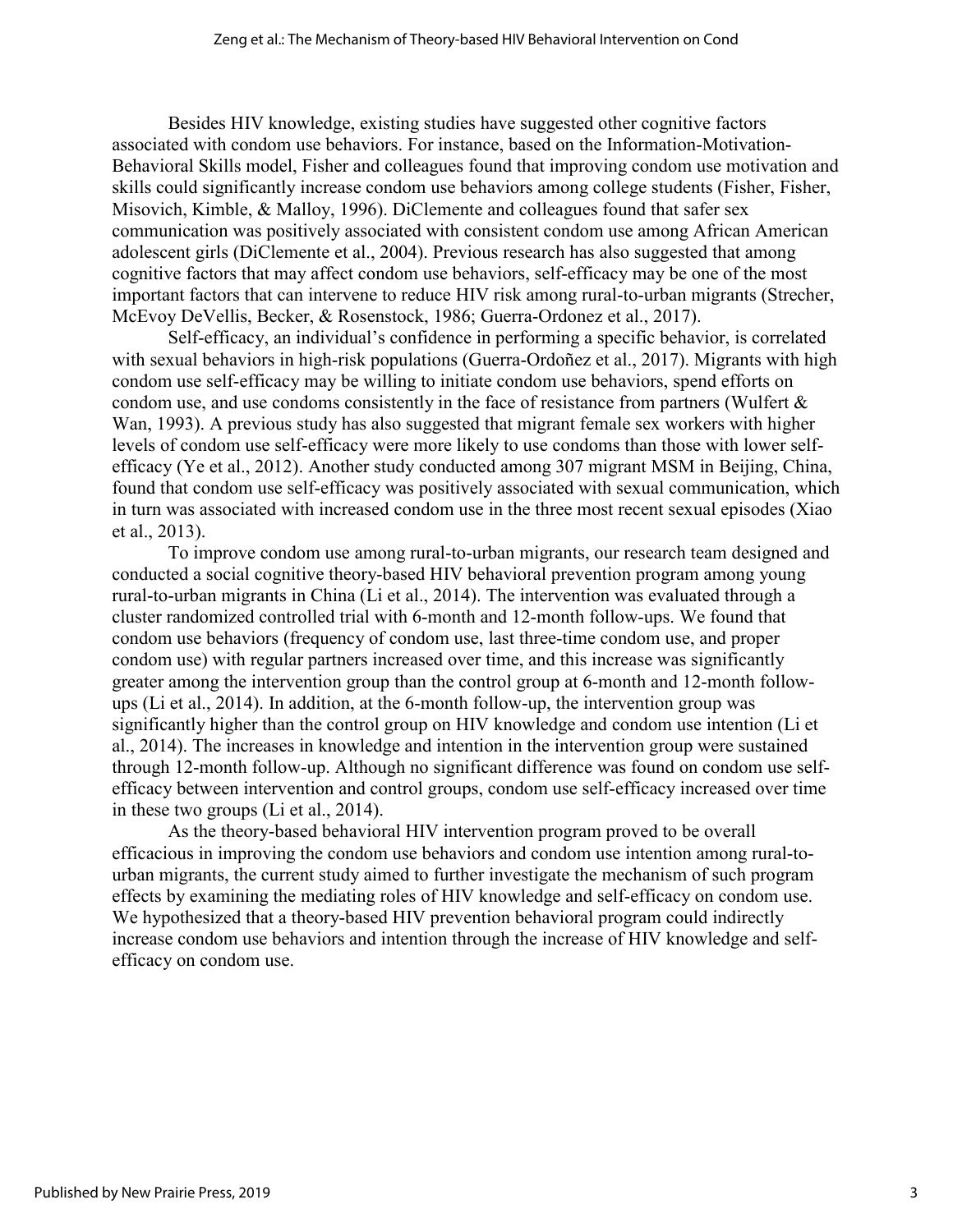### **Methods**

### **Data Source and Study Sample**

The data in this study were derived from a community-based HIV behavioral intervention trial in Beijing, the capital of China, from 2011-2012 (Li et al., 2014). The behavioral intervention program aimed at increasing condom use and reducing HIV risk among young ruralto-urban migrants.

The sampling and recruitment procedure have been described in detail elsewhere (Li et al., 2014). Briefly, a venue-based recruitment procedure was adapted, and young rural-to-urban migrants were recruited from their workplaces (e.g., shop, club, factory), migrant settlements, streets, and job markets. The inclusion criteria for the intervention trial were: a)  $\leq$ 30 years of age (i.e., young migrants); b) migrants without a permanent Beijing household registration; c) having been in Beijing for at least 3 months; d) being unmarried or if married, not living with their spouse in Beijing; and e) being sexually active (e.g., had one or more sexual partners in Beijing). Exclusion criteria included unwillingness to provide informed written consent or unwillingness to be randomized to either the intervention or control condition. Based on the findings of the initial program evaluation (Li et al., 2014), the current study only focused on the behaviors and intention of condom use with regular partners. Therefore, two participants in the initial program evaluation were excluded from the current study because they did not report having a regular sexual partner, resulting in a sample of 639 young migrants in the current analysis.

### **Hypothesized Model**

The intervention curriculum was guided by Protection Motivation Theory (PMT), a social cognitive theory of behavioral change (Rogers, Cacioppo, & Petty, 1983). The PMT emphasizes that relevant social, cultural, cognitive, psychological variables are related to behavior and behavioral change, and envisions that environmental and personal factors are combined to pose a potential response to a health threat (Rogers, Cacioppo, & Petty, 1983). Based on PMT, we hypothesized that the intervention could significantly improve 12-month condom use behaviors and intention with regular partners among young rural-to-urban migrants through both HIV knowledge and condom use self-efficacy at 6-month. The hypothesized model is shown in Figure 1.

### **Data Collection**

The baseline and follow-up data collection were administered one-on-one or to small migrant groups in private settings in the community-based venues where migrants were recruited. Interviewers began with a description of the purpose of the study, reassurance of confidentiality, and a brief instruction on how to complete the paper-and-pencil questionnaire. The interviewers provided assistance during the survey when necessary. Upon completion, all participants received an educational package containing free condoms, brochures on HIV/STD knowledge and prevention, and contact information of local HIV/STD clinics, counseling centers, and hotlines. The participants also received a small gift equivalent to 2 U.S. dollars as a token of appreciation for their participation in each data collection. The study protocol was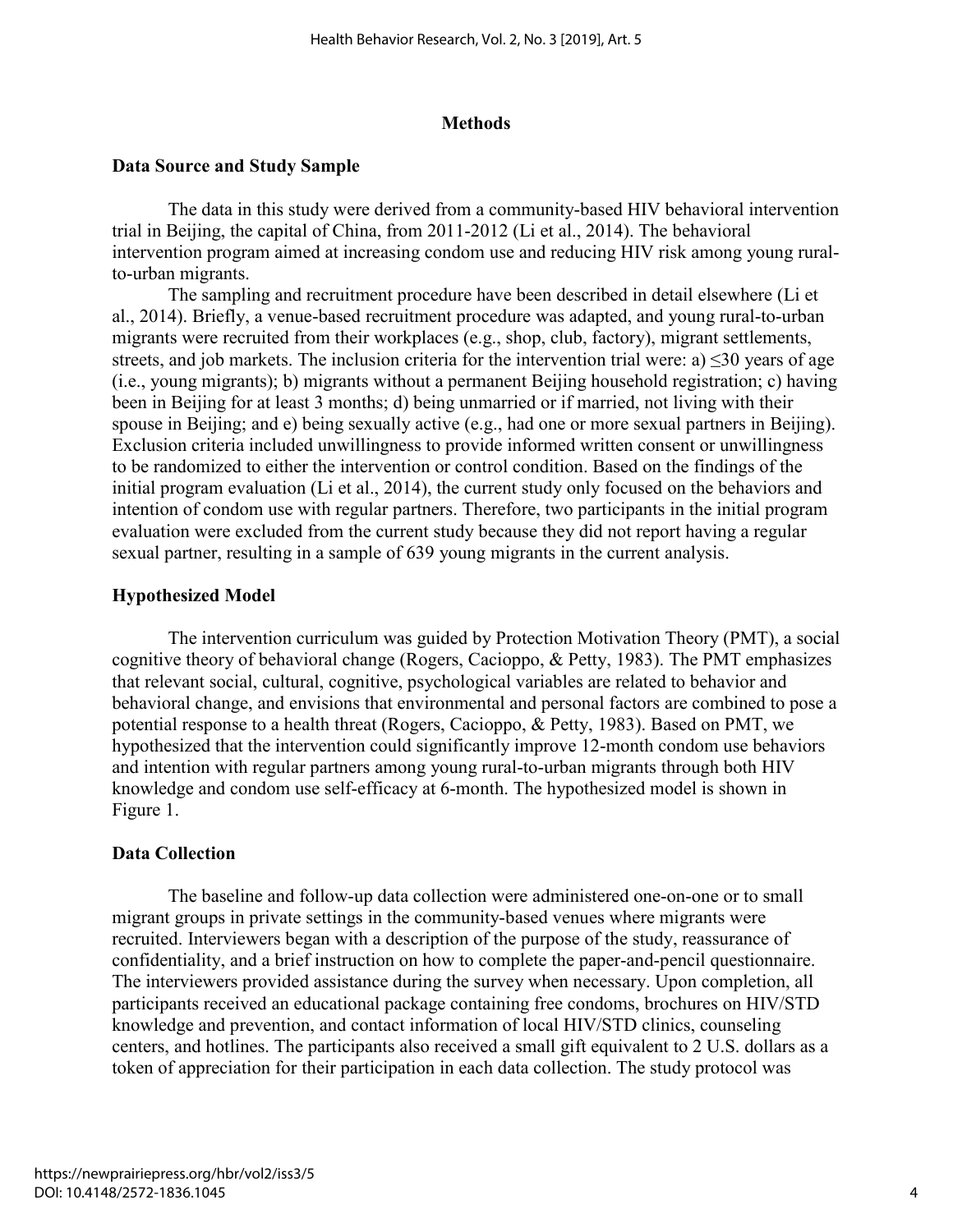

\*Condom use outcomes:

Model 1: Frequency of condom use Model 2: Last three-time condom use Model 3: Proper condom use Model 4: Intention to use condom

*Figure 1.* Hypothesized model.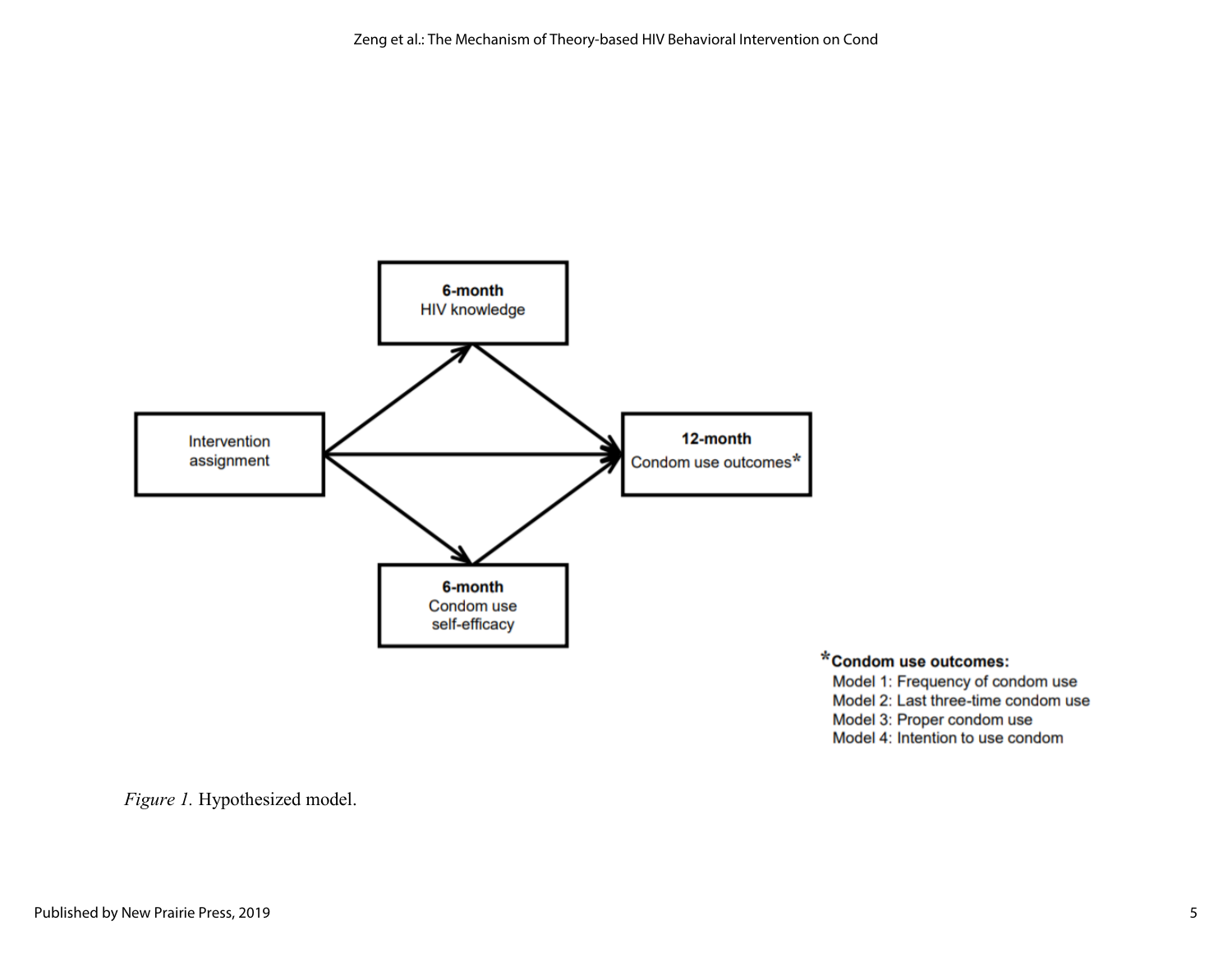approved by the Institutional Review Boards at both Wayne State University in the United States and Beijing Normal University in China.

### **Measures**

**Socio-demographic characteristics.** Participants provided socio-demographic characteristics including age, gender (1=Male, 0=Female), ethnicity (1=Han, 0=non-Han), marital status (1=Unmarried, 2=Unmarried but living together, 3=Married, 4=Divorced, widowed or separated), years of being migrant workers in Beijing, years of education, monthly income, and frequency of home visit.

**Condom use.** The participants were assessed on their condom use behaviors and intention with their partners with whom the migrants frequently had sex or maintained a sexual relationship for at least six months ("regular partners"). Due to the methodological challenges of measuring condom use (Zhou et al., 2012), three measures were used to assess the condom use in this trial. The first was the overall frequency of condom use during sexual intercourse (i.e., never, occasionally, sometimes, most of the time, always). The second was the number of times (0 to 3) using a condom during the most recent three sex episodes. The third was the frequency (never, occasionally, sometimes, most of the time, always) of proper use of condoms (i.e., putting on a condom prior to intercourse). Condom use intention was measured using one item "Will you use condoms with your regular partners in the future?" (no, occasionally, sometimes, often, and every time).

**HIV knowledge.** HIV knowledge was assessed using 20 items which included general knowledge of HIV/AIDS (e.g., "everyone can get HIV"), symptoms or clinical outcomes of HIV/AIDS (e.g., "HIV reduces body immune system against other diseases"), transmission modes (e.g., "share needles for intravenous drug use with some HIV infected drug users"), and preventive measures (e.g., "using a condom during sex can reduce the chance of getting HIV") (Li, Fang et al., 2004; Li et al., 2014). All of these items have a dichotomous response option ("True=1" or "False=0"). With appropriate recording, the sum score was used as a composite score ranging from 0 to 20, with a higher score indicating a higher level of HIV knowledge. Similar items have been used with different populations in China and confirmed with adequate reliability and validity (Li et al., 2008; Li, Zhang, Mao, Zhao, & Stanton, 2011). The internal consistency estimate (Cronbach's alpha) for the 20 items was 0.66 at baseline.

**Condom use self-efficacy.** Nine items were employed to assess participants' belief about their own ability to use condoms (Li et al., 2008; Li et al., 2011). The sample items included, "I will refuse to have sex if my partner does not want to use a condom," and, "I know how to use condoms." Items were scored from 1 (strongly disagree) to 4 (strongly agree). The total score of the scale ranged from 9 to 36 with a higher score indicating a greater level of self-efficacy to use condoms. Internal consistency estimate of reliability (Cronbach's alpha) of the scale was 0.91 at baseline.

**Statistical analysis.** First, descriptive statistics were reported on socio-demographic characteristics and outcome measures that were used in the current analysis (e.g., frequency of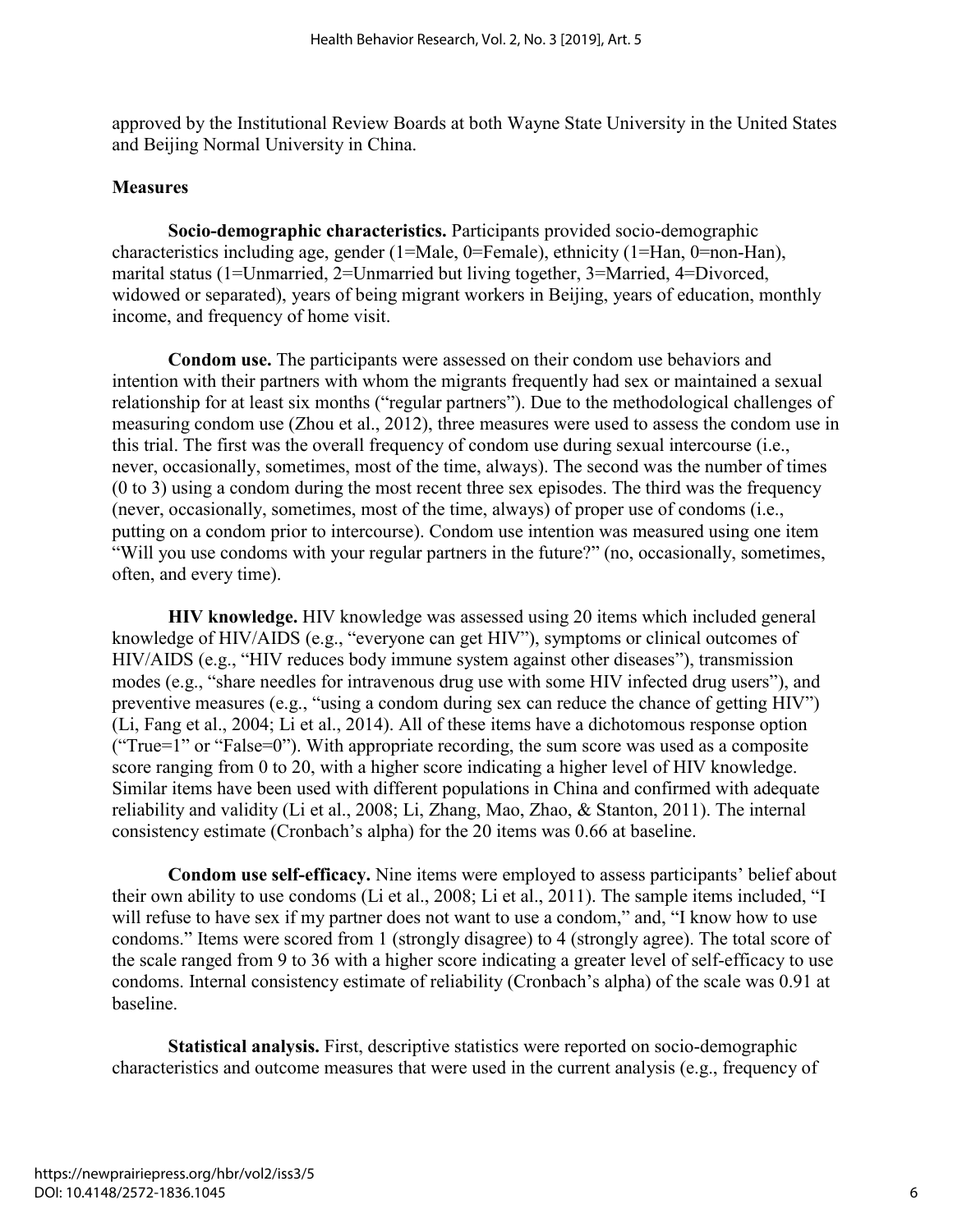condom use, last three-time condom use, proper condom use, intention to use condoms, HIV knowledge, and condom use self-efficacy).

Second, baseline comparisons were conducted to examine whether there were any significant differences in sociodemographic characteristics among intervention and control groups. Two samples *t*-tests were used to examine the differences between continuous variables and group assignment, *Chi-square* test and *Fisher* exact test were used for categorical variables.

Then, as outcome measures (i.e., condom use behaviors and intention) in this study were ordinal variables, spearman correlation analyses were used to examine the relationships among HIV knowledge, condom use self-efficacy, condom use, and intention to use condoms. Four path models corresponding to different condom use measures were used to examine our hypotheses (Model 1: frequency of condom use; Model 2: last three-time condom use; Model 3: proper condom use; Model 4: intention to use condoms). The baseline measures of outcome variables (condom use, intention to use condoms, HIV knowledge, and condom use self-efficacy) and socio-demographic characteristics (i.e., age, gender, frequency of home visit) that differed by intervention assignment  $(p<0.05)$  were included as covariates in the path models. The missing values in the predictors were handled by using full information maximum likelihood (FIML) estimation.

Multiple indicators were employed to evaluate the models' goodness of fit in the current study, including Chi-square/df ratio  $(\chi^2/df)$ , Comparative Fit Index (CFI), Root Mean Square Error of Approximation (RMSEA), and Standardized Root Mean Square Residual (SRMR). *χ*2 /df<3.00, CFI≥0.95, RMSEA≤0.06, and SRMR≤0.08 indicate a good model fit (Wang & Wang, 2012). All of the analyses were performed using SAS software version 9.4 (SAS Institute, Inc., Cary, NC).

#### **Results**

#### **Socio-demographic Characteristics**

Participants' socio-demographic characteristics are shown in Table 1. The mean age of the participants was 24.1 ( $\pm$ 3.29) with a range from 17 to 30 years. The average numbers of regular partners were 1.09 ( $\pm$ 0.31). More than half of the individuals were male (58.5%, 374/639) and unmarried (59.7%, 374/627). The majority (95.9%, 600/626) of the participants were of Han ethnicity. The mean number of years of being migrant workers in Beijing was 3.63  $(\pm 2.53)$ . About two-third (60.5%, 379/627) of the participants visited their hometown once a year.

Table 1 and Table 2 show that intervention and control groups did not differ (at *a*=0.05) in the baseline measures except for age, gender, and frequency of home visit. Of the migrants in this study, 93.1% completed the 6-month follow-up data collection and 74.7% completed the 12 month follow-up data collection.

#### **Correlations among Main Study Variables**

Table 3 shows correlations among HIV knowledge, condom use self-efficacy, condom use behaviors, and condom use intention. Results of correlation analyses indicated that both HIV knowledge and condom use self-efficacy at 6 months were positively associated with condom use behaviors and condom use intention at 12 months  $(p<0.01)$ .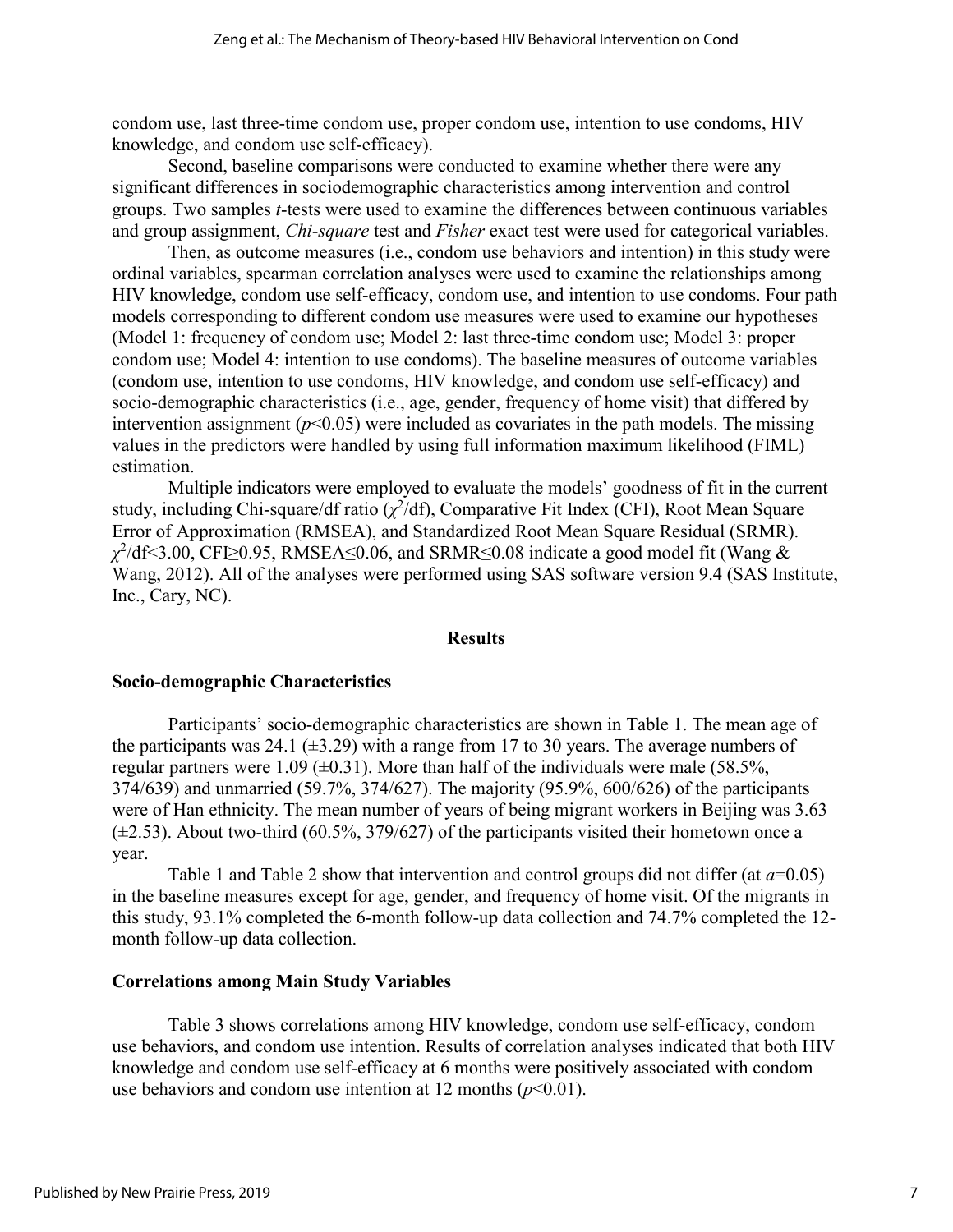*Socio-demographic Characteristics, Rates of Follow-ups, and Changes of Outcome Measures* 

|                                                | Total $(\%)$      | Intervention $(\%)$ | Control (%)       | $\boldsymbol{D}$  |
|------------------------------------------------|-------------------|---------------------|-------------------|-------------------|
| $N(\%)$                                        | 639 (100.0)       | 348 (54.5)          | 291(45.5)         | $\sim$            |
| Age $(SD)$                                     | 24.1 (3.29)       | 24.3(3.33)          | 23.8(3.22)        | $0.04^a$          |
| Gender                                         |                   |                     |                   | $0.01^{b}$        |
| Male                                           | 374(58.5)         | 219(62.9)           | 155(53.3)         |                   |
| Female                                         | 265(41.5)         | 129(37.1)           | 136(46.7)         |                   |
| <b>Ethnicity</b>                               |                   |                     |                   | $0.25^{b}$        |
| Han                                            | 600 (95.9)        | 324 (95.0)          | 276 (96.8)        |                   |
| Non-Han                                        | 26(4.1)           | 17(5.0)             | 9(3.2)            |                   |
| <b>Marital status</b>                          |                   |                     |                   | 0.15 <sup>c</sup> |
| Unmarried                                      | 374 (59.7)        | 191(56.0)           | 183(64.0)         |                   |
| Unmarried but living together                  | 47(7.5)           | 30(8.8)             | 17(5.9)           |                   |
| Married                                        | 204(32.5)         | 119(34.8)           | 85(29.8)          |                   |
| Divorced, widowed, or separated                | 2(0.3)            | 1(0.4)              | 1(0.3)            |                   |
| Years of being migrant workers in Beijing (SD) | 3.63(2.53)        | 3.72(2.61)          | 3.53(2.41)        | $0.35^{a}$        |
| Years of education (SD)                        | 10.10(2.54)       | 9.97(2.44)          | 10.27(2.65)       | $0.14^{a}$        |
| Mean monthly income in Yuan (SD)               | 2451.96 (1223.45) | 2363.57 (1203.58)   | 2561.70 (1242.41) | $0.05^a$          |
| Number of regular partners (SD)                | 1.09(0.31)        | 1.08(0.28)          | 1.10(0.34)        | $0.58^a$          |
| Frequency of home visit                        |                   |                     |                   | $0.01^{b}$        |
| At least once every 6 mo.                      | 158(25.2)         | 79(23.3)            | 79 (27.4)         |                   |
| Once a year                                    | 379(60.5)         | 199(58.7)           | 180(62.5)         |                   |
| Once every 2 years                             | 72 (11.4)         | 52(15.3)            | 20(6.9)           |                   |
| Once every 3 or more years                     | 11(1.8)           | 4(1.2)              | 7(2.5)            |                   |
| Never                                          | 7(1.1)            | 5(1.5)              | 2(0.7)            |                   |
| 6-month follow-up                              |                   |                     |                   | $0.21^{b}$        |
| Completed                                      | 595 (93.1)        | 328 (94.3)          | 267(91.8)         |                   |
| Lost-to-follow-up                              | 44(6.9)           | 20(5.7)             | 24(8.2)           |                   |
| 12-month follow-up                             |                   |                     |                   | 0.69 <sup>b</sup> |
| Completed                                      | 477 (74.7)        | 262(75.3)           | 215(73.9)         |                   |
| Lost-to-follow-up                              | 162(25.3)         | 86 (24.7)           | 76(26.1)          |                   |

*Note. a*: two samples *t* test; *b*: *Chi-square* test; *c*: *Fisher* exact test.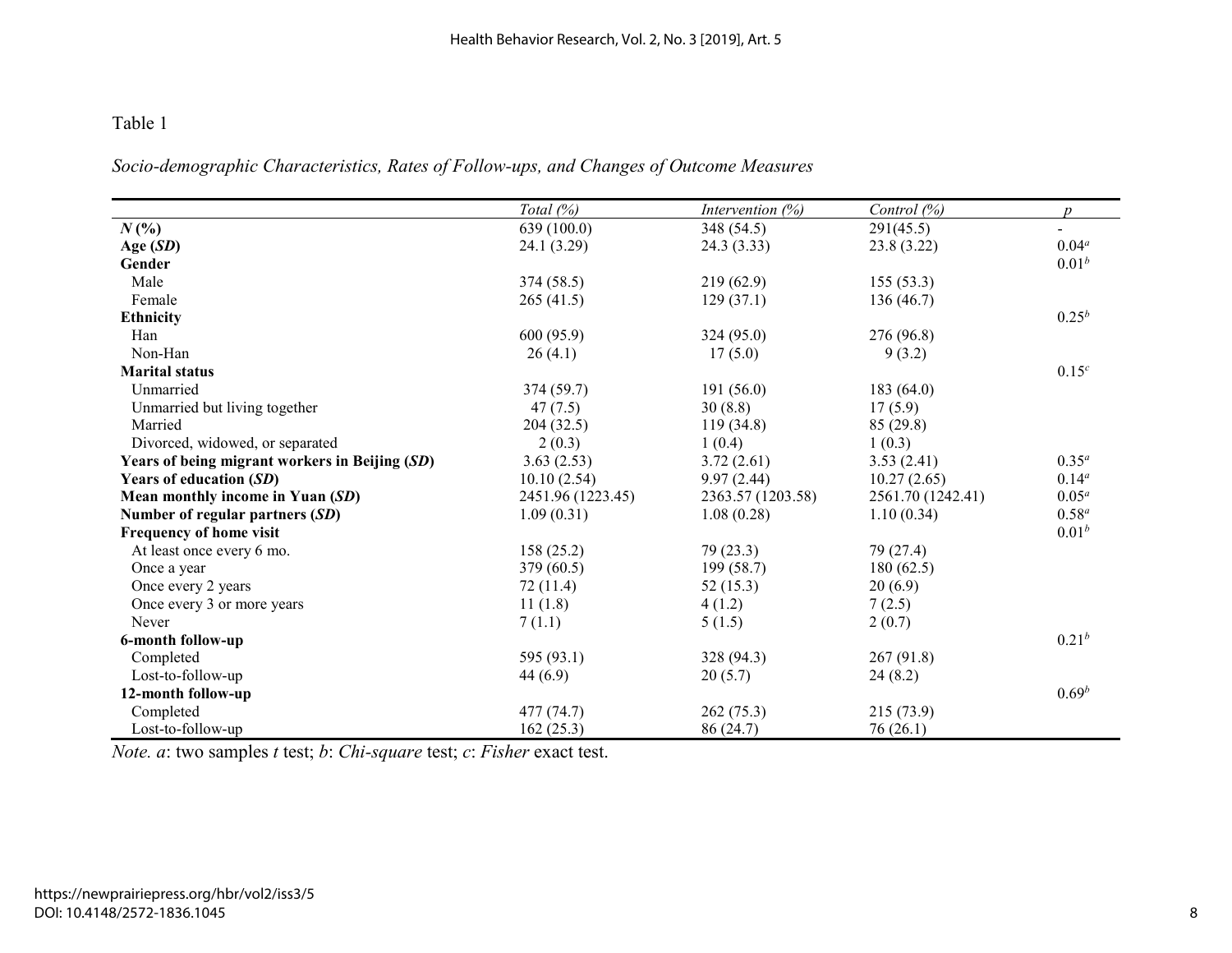## *Outcome Measures at Baseline and Follow-ups*

| Variables                     | Baseline (%) |              | <i>First follow-up</i> $(\%)$ |                              | Second follow-up $(\%)$ |                              |
|-------------------------------|--------------|--------------|-------------------------------|------------------------------|-------------------------|------------------------------|
|                               | Control      | Intervention | Control                       | Intervention                 | Control                 | Intervention                 |
| $N(\%)$                       | 291(45.5)    | 348(54.5)    | 267(44.9)                     | 328(55.1)                    | 215(45.1)               | 262(54.9)                    |
| Condom use (regular partners) |              |              |                               |                              |                         |                              |
| Frequency of condom use       | 2.78(1.18)   | 2.96(1.35)   | 2.86(1.22)                    | $3.57(1.30)$ <sup>†††</sup>  | 2.94(1.33)              | $3.66(1.25)$ <sup>†††</sup>  |
| Last three-time condom use    | 2.29(1.08)   | 2.44(1.18)   | 2.42(1.16)                    | $3.06(1.14)$ <sup>†††</sup>  | 2.52(1.20)              | $3.15(1.07)$ <sup>†††</sup>  |
| Proper condom use             | 3.06(1.20)   | 3.15(1.38)   | 3.20(1.34)                    | $3.95(1.33)$ <sup>†††</sup>  | 3.34(1.43)              | $4.06(1.25)$ <sup>†††</sup>  |
| Intention to use condom       | 2.66(1.29)   | 2.57(1.29)   | 2.86(1.38)                    | $3.68(1.27)$ <sup>†††</sup>  | 3.06(1.42)              | $3.75(1.23)$ <sup>†††</sup>  |
| <b>HIV</b> knowledge          | 13.13(2.86)  | 12.92(2.97)  | 13.58(2.83)                   | $14.93(2.41)$ <sup>†††</sup> | 13.36(3.08)             | $14.81(2.60)$ <sup>†††</sup> |
| Condom use self-efficacy      | 2.77(0.55)   | 2.73(0.46)   | 2.83(0.53)                    | 2.89(0.38)                   | 2.82(0.55)              | 2.88(0.39)                   |

*Note. †††*: *p*<0.001.

## Table 3

## *Correlation Matrix*

|                               | 6-Month                  |                                                |                                                                                                                                                                                                                                                                                                                                                                                                                                                                           | 12-Month                                 |                                                 |      |
|-------------------------------|--------------------------|------------------------------------------------|---------------------------------------------------------------------------------------------------------------------------------------------------------------------------------------------------------------------------------------------------------------------------------------------------------------------------------------------------------------------------------------------------------------------------------------------------------------------------|------------------------------------------|-------------------------------------------------|------|
|                               |                          | ٠.                                             |                                                                                                                                                                                                                                                                                                                                                                                                                                                                           |                                          |                                                 |      |
| 1. HIV knowledge              | 00.1                     |                                                |                                                                                                                                                                                                                                                                                                                                                                                                                                                                           |                                          |                                                 |      |
| 2. Self-efficacy <sup>*</sup> | $0.26^{ \frac{ \pi}{7}}$ | 1.00                                           |                                                                                                                                                                                                                                                                                                                                                                                                                                                                           |                                          |                                                 |      |
| 3. Frequency of condom use    | $0.29^{ \frac{ \pi}{7}}$ | $0.28^{ \frac{\pi}{7}}$                        | $1.00\,$                                                                                                                                                                                                                                                                                                                                                                                                                                                                  |                                          |                                                 |      |
| 4. Last three-time condom use | $0.23^{ \frac{ \pi}{7}}$ | $0.27^{ \frac{ \text{+}}{ \text{+}} \text{+}}$ | $0.79^{ \frac{ \text{ }}{ \text{ }}1 \text{ } \text{ }}0.79^{ \frac{ \text{ }}{ \text{ }}1 \text{ } \text{ }}0.79^{ \frac{ \text{ }}{ \text{ }}1 \text{ } \text{ }}0.79^{ \frac{ \text{ }}{ \text{ }}1 \text{ } \text{ }}0.79^{ \frac{ \text{ }}{ \text{ }}1 \text{ } \text{ }}0.79^{ \frac{ \text{ }}{ \text{ }}1 \text{ } \text{ }}0.79^{ \frac{ \text{ }}{ \text{ }}1 \text{ } \text{ }}0.79^{ \frac{ \text{ }}{ \text{ }}1 \text{ } \text{ }}0.79^{ \frac{ \text{ }}$ | 1.00                                     |                                                 |      |
| 5. Proper condom use          | $0.28^{ \frac{t}{t}}$    | $0.17^{ \frac{ \pi}{7}}$                       | $0.66^{ \dagger \dagger \dagger}$                                                                                                                                                                                                                                                                                                                                                                                                                                         | $0.67^{ \frac{ \text{ }}{ \text{ }}117}$ | 1.00                                            |      |
| 6. Intention to use condom    | $0.31^{ \frac{ \pi}{7}}$ | $0.34^{ \frac{ \pi}{7}}$                       | $0.60^{ \frac{\pi}{7}}$                                                                                                                                                                                                                                                                                                                                                                                                                                                   | $0.54^{ \frac{ \pi}{7}}$                 | $0.57^{ \frac{ \text{ }}{ \text{ }}1 \text{ }}$ | 00.1 |

*Note. †††*: *p*<0.001; \* : Condom use self-efficacy.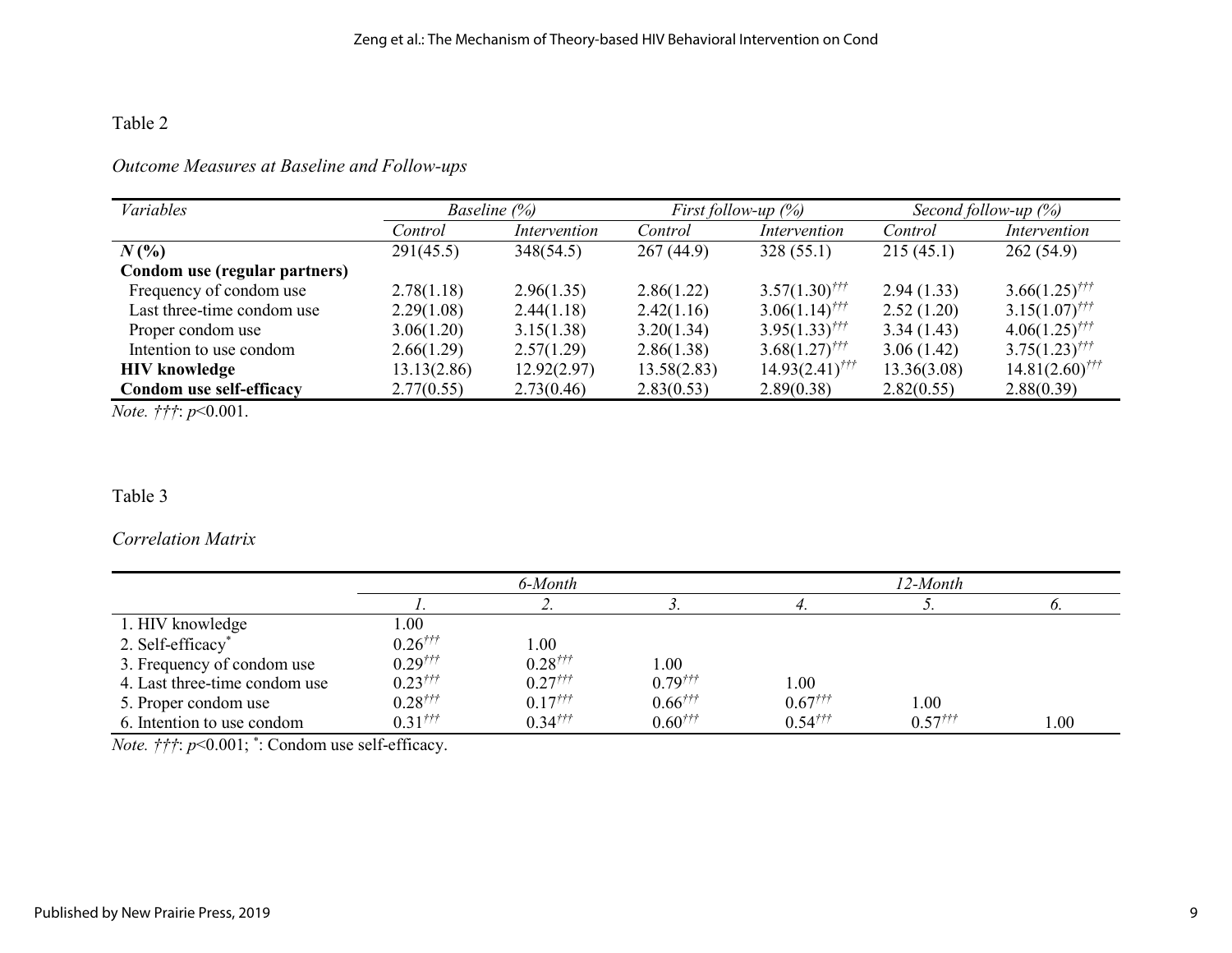#### **Path Model and Path Coefficients**

Controlling for baseline measurement of outcome variables (condom use, intention to use condoms, HIV knowledge, and condom use self-efficacy) and socio-demographic characteristics, all of the four models demonstrated good model fits (Table 4). Results of path coefficients in each model are shown in Table 5.

In Model 1 with measure of overall frequency of condom use, intervention assignment was significantly related to both HIV knowledge and condom use self-efficacy at 6 months, which in turn positively associated with the measures of overall condom use frequency at 12 months.

In Model 2 ("last three-time condom use"), intervention assignment was significantly associated with HIV knowledge at 6 months (standardized path coefficient=0.27, *p*<0.01), but the path from HIV knowledge at 6 months to last three-time condom use at 12 months was not statistically significant (standardized path coefficient=0.06, *p*=0.14). Compared with HIV knowledge, intervention assignment was positively associated with condom use self-efficacy at 6 months (standardized path coefficient=0.09,  $p=0.01$ ), which in turn positively associated with last three-time condom use at 12 months (standardized path coefficient= $0.10, p=0.02$ ).

In Model 3 ("proper condom use"), intervention assignment was positively associated with both HIV knowledge (standardized path coefficient=0.27,  $p$ <0.01) and condom use selfefficacy (standardized path coefficient=0.09, *p*=0.01), but only HIV knowledge was significantly associated with proper condom use (standardized path coefficient= $0.14$ ,  $p<0.01$ ).

In Model 4 ("condom use intention"), intervention assignment was significantly associated with both HIV knowledge (standardized path coefficient= $0.27, p<0.01$ ) and condom use self-efficacy (standardized path coefficient=0.09,  $p=0.01$ ) at 6 months, which in turn is positively related to intention to use condoms at 12 months (HIV knowledge: standardized path coefficient=0.15,  $p<0.01$ ; condom use self-efficacy: standardized path coefficient=0.20,  $p<0.01$ ).

#### **Mediation Analyses**

Table 6 shows results of mediation analyses. Direct paths from intervention assignment to all four condom use outcomes (i.e., frequency of condom use, last three-time condom use, proper condom use, and intention to use condoms) were statistically significant.

Out of the four models, significant mediating effects of HIV knowledge were identified in three of them (Model 1, Model 3, and Model 4). In these models, the mediating effects of HIV knowledge on effect of intervention on condom use behaviors (frequency of condom use and proper condom use) and condom use intention were statistically significant (standardized path coefficient=0.03, *p*=0.01; standardized path coefficient=0.04, *p*<0.01; standardized path coefficient=0.04,  $p<0.01$ ). The results indicated that there were partial mediating effects of HIV knowledge in these three models.

The mediating effect of condom use self-efficacy on the effect of the intervention on intention to use condoms was also found to be statistically significant in Model 4 (standardized path coefficient=0.02,  $p=0.03$ ). The mediating effects of self-efficacy were marginally significant in Model 1 and Model 2 (standardized path coefficient=0.01, 95%*C.I.*: 0.00~0.05,  $p=0.07$ ; standardized path coefficient=0.01, 95%*C.I*.: 0.00~0.04,  $p=0.08$ ) and non-significant in Model 3 (standardized path coefficient=0.01, *p*=0.23).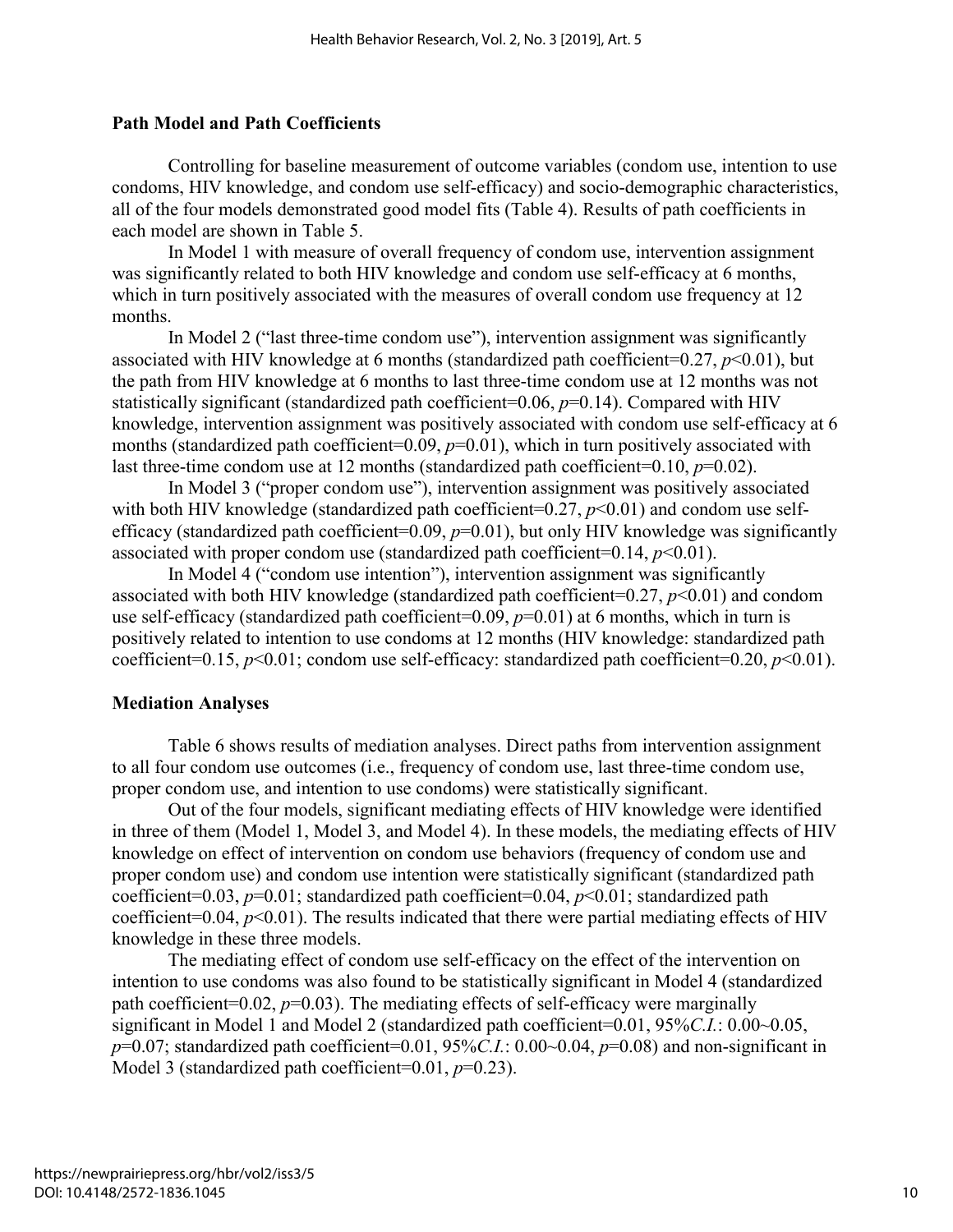## *Model Fit Information*

| Models  | $\frac{df}{dt}$        | p-value | CFI<br>ິ້ | <b>RMSEA</b> | <b>SRMR</b> |  |
|---------|------------------------|---------|-----------|--------------|-------------|--|
| Model 1 | 2.90                   | < 0.01  | 0.96      | 0.06         | 0.03        |  |
| Model 2 | 2.50                   | < 0.01  | 0.97      | 0.05         | 0.03        |  |
| Model 3 | 2.36                   | < 0.01  | 0.97      | 0.05         | 0.03        |  |
| Model 4 | 1 <sub>0</sub><br>3.IU | < 0.01  | 0.95      | 0.06         | 0.03        |  |

*Note.* Model 1: Frequency of condom use; Model 2: Last three-time condom use; Model 3: Proper condom use; Model 4: Intention to use condom.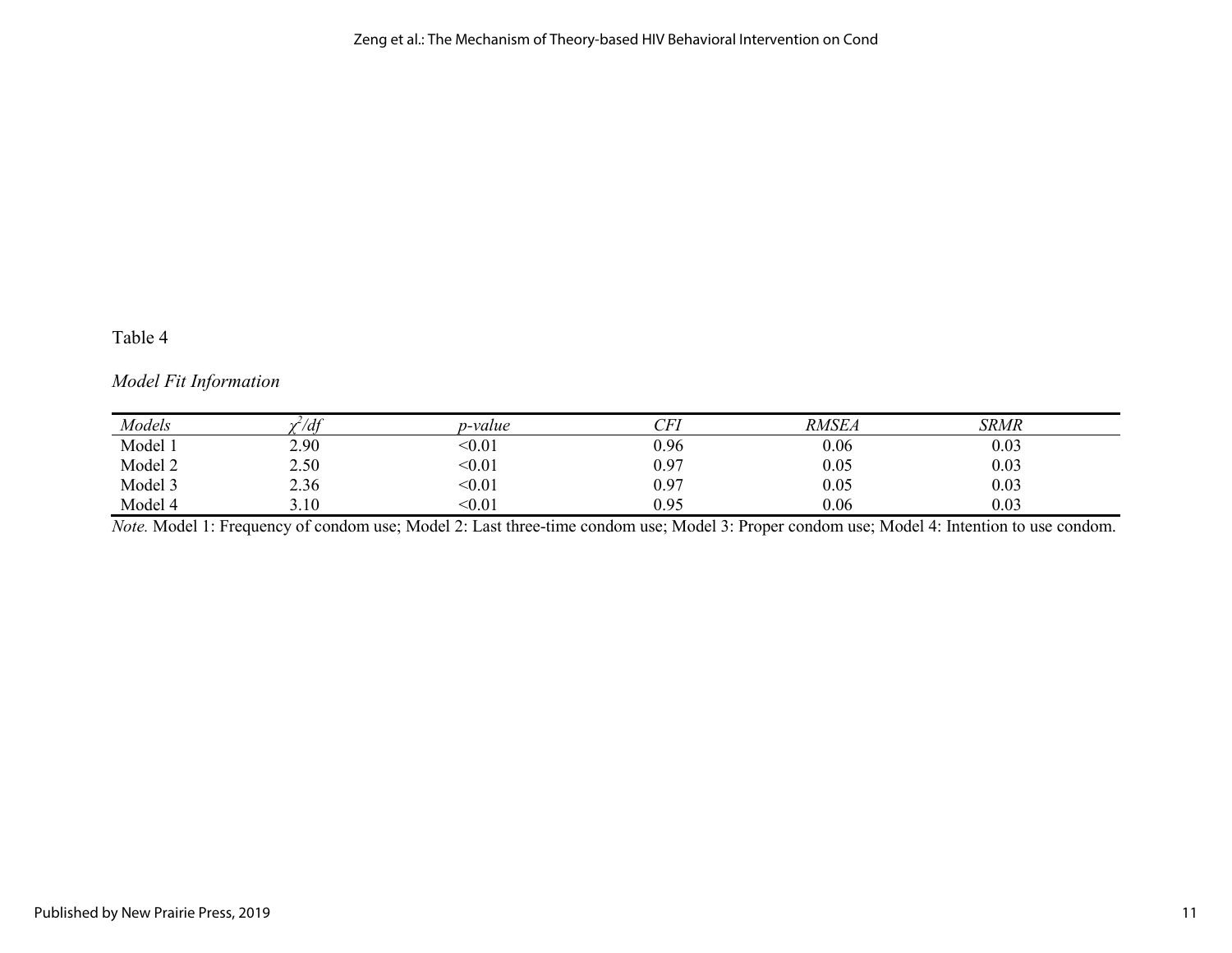*Path Coefficients*

| Models and Paths                                      |      | Std. $\beta$ | 95% C.I.       | S.E. | p-value |
|-------------------------------------------------------|------|--------------|----------------|------|---------|
| Model 1 (Frequency of condom use)                     |      |              |                |      |         |
| Intervention assignment--»HIV knowledge               | 1.45 | 0.27         | $1.04 - 1.85$  | 0.21 | < 0.01  |
| HIV knowledge--»Frequency of condom use               | 0.06 | 0.12         | $0.02 - 0.10$  | 0.02 | < 0.01  |
| Intervention assignment--»Self-efficacy*              | 0.08 | 0.09         | $0.02 - 0.15$  | 0.03 | 0.01    |
| Self-efficacy*--»Frequency of condom use              | 0.31 | 0.11         | $0.08 - 0.53$  | 0.12 | < 0.01  |
| Intervention assignment--»Frequency of condom use     | 0.52 | 0.20         | $0.32 - 0.72$  | 0.10 | < 0.01  |
| Model 2 (Last three-time condom use)                  |      |              |                |      |         |
| Intervention assignment--»HIV knowledge               | 1.45 | 0.27         | $1.04 - 1.85$  | 0.21 | < 0.01  |
| HIV knowledge--»Last three-time condom use            | 0.03 | 0.06         | $-0.01 - 0.06$ | 0.02 | 0.14    |
| Intervention assignment--»Self-efficacy*              | 0.08 | 0.09         | $0.02 - 0.15$  | 0.03 | 0.01    |
| Self-efficacy*--»Last three-time condom use           | 0.25 | 0.10         | $0.05 - 0.45$  | 0.10 | 0.02    |
| Intervention assignment--»Last three-time condom use  | 0.47 | 0.20         | $0.28 - 0.65$  | 0.09 | < 0.01  |
| Model 3 (Proper condom use)                           |      |              |                |      |         |
| Intervention assignment--»HIV knowledge               | 1.45 | 0.27         | $1.04 - 1.85$  | 0.21 | < 0.01  |
| HIV knowledge--»Proper condom use                     | 0.07 | 0.14         | $0.03 - 0.12$  | 0.02 | < 0.01  |
| Intervention assignment--»Self-efficacy*              | 0.08 | 0.09         | $0.02 - 0.15$  | 0.03 | 0.01    |
| Self-efficacy*--»Proper condom use                    | 0.17 | 0.06         | $-0.08 - 0.42$ | 0.13 | 0.17    |
| Intervention assignment--»Last three-time condom use  | 0.53 | 0.19         | $0.30 - 0.75$  | 0.12 | < 0.01  |
| Model 4 (Intention to use condom)                     |      |              |                |      |         |
| Intervention assignment--»HIV knowledge               | 1.45 | 0.27         | $1.04 - 1.85$  | 0.21 | < 0.01  |
| HIV knowledge--»Intention to use condom               | 0.07 | 0.15         | $0.03 - 0.12$  | 0.02 | < 0.01  |
| Intervention assignment--»Self-efficacy*              | 0.08 | 0.09         | $0.02 - 0.15$  | 0.03 | 0.01    |
| Self-efficacy <sup>*</sup> --»Intention to use condom | 0.57 | 0.20         | $0.33 - 0.82$  | 0.12 | < 0.01  |
| Intervention assignment--»Intention to use condom     | 0.54 | 0.20         | $0.32 - 0.76$  | 0.11 | < 0.01  |

*Note.* \* : Condom use self-efficacy; *Std. β:* Standardized estimate; *C.I.*: Confidence interval; *S.E*.: Standard error.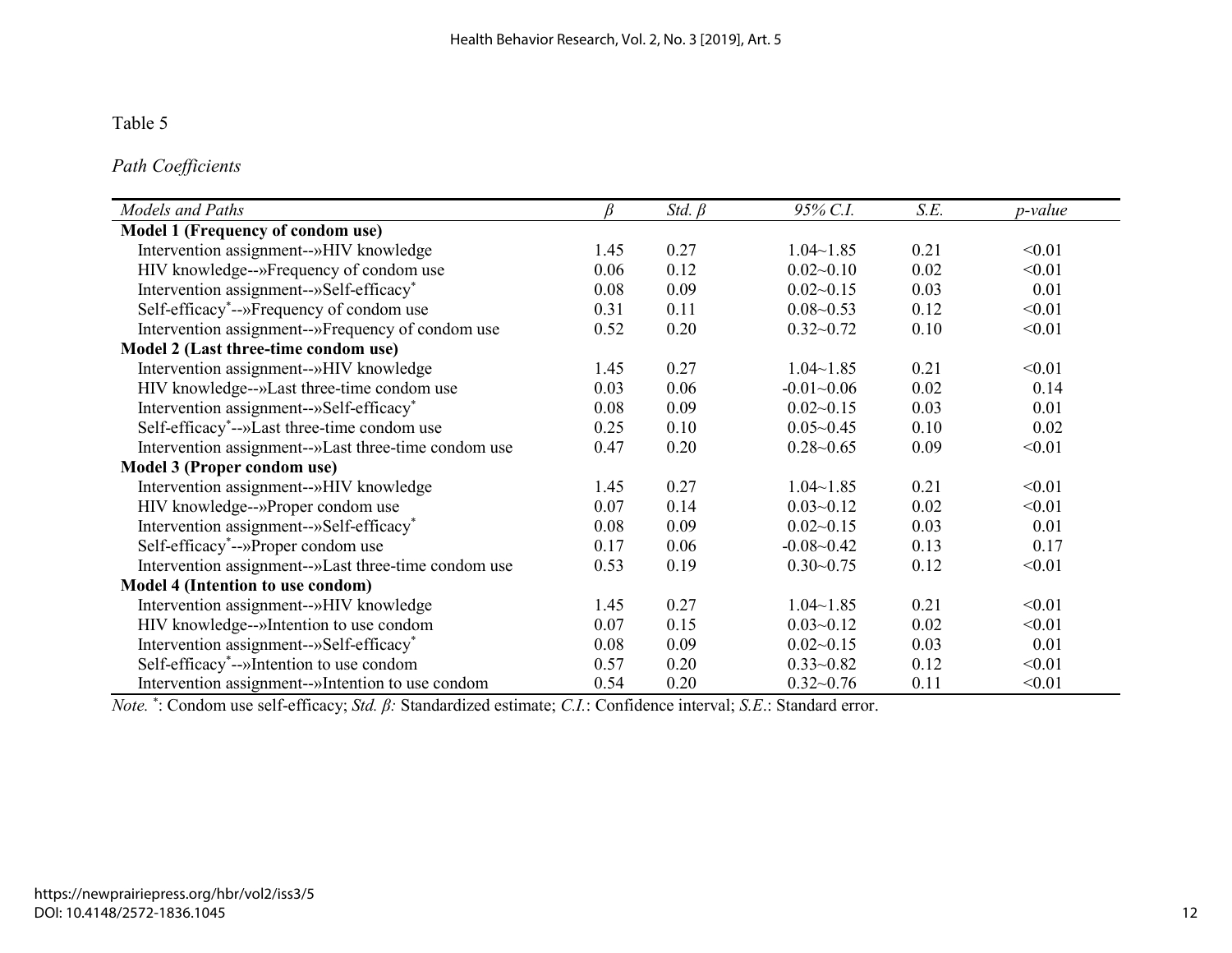### *Results of Mediation Analyses*

| Effects                              | ß    | Std. $\beta$ | 95% C.I.       | S.E. | p-value |
|--------------------------------------|------|--------------|----------------|------|---------|
| Model 1 (Frequency of condom use)    |      |              |                |      |         |
| Total effect                         | 0.63 | 0.24         | $0.43 - 0.83$  | 0.10 | < 0.01  |
| Indirect effect                      |      |              |                |      |         |
| Pathway 1                            | 0.08 | 0.03         | $0.02 - 0.15$  | 0.03 | 0.01    |
| Pathway 2                            | 0.03 | 0.01         | $0.00 - 0.05$  | 0.01 | 0.07    |
| Direct effect                        | 0.52 | 0.20         | $0.32 - 0.72$  | 0.10 | < 0.01  |
| Model 2 (Last three-time condom use) |      |              |                |      |         |
| Total effect                         | 0.53 | 0.23         | $0.35 - 0.70$  | 0.09 | < 0.01  |
| Indirect effect                      |      |              |                |      |         |
| Pathway 1                            | 0.04 | 0.02         | $-0.01 - 0.09$ | 0.03 | 0.15    |
| Pathway 2                            | 0.02 | 0.01         | $0.00 - 0.04$  | 0.01 | 0.08    |
| Direct effect                        | 0.47 | 0.20         | $0.28 - 0.65$  | 0.09 | < 0.01  |
| Model 3 (Proper condom use)          |      |              |                |      |         |
| Total effect                         | 0.65 | 0.24         | $0.43 - 0.87$  | 0.11 | < 0.01  |
| Indirect effect                      |      |              |                |      |         |
| Pathway 1                            | 0.11 | 0.04         | $0.04 - 0.18$  | 0.04 | < 0.01  |
| Pathway 2                            | 0.01 | 0.01         | $-0.01 - 0.04$ | 0.01 | 0.23    |
| Direct effect                        | 0.53 | 0.19         | $0.30 - 0.75$  | 0.12 | < 0.01  |
| Model 4 (Intention to use condom)    |      |              |                |      |         |
| Total effect                         | 0.69 | 0.26         | $0.48 - 0.91$  | 0.11 | < 0.01  |
| Indirect effect                      |      |              |                |      |         |
| Pathway 1                            | 0.11 | 0.04         | $0.04 - 0.17$  | 0.03 | < 0.01  |
| Pathway 2                            | 0.05 | 0.02         | $0.01 - 0.09$  | 0.02 | 0.03    |
| Direct effect                        | 0.54 | 0.21         | $0.32 - 0.76$  | 0.11 | < 0.01  |

*Note. Std. β:* Standardized estimate; *C.I.*: Confidence interval; *S.E*.: Standard error.

Pathway 1: Intervention assignment--»HIV knowledge--»Condom use.

Pathway 2: Intervention assignment--»Condom use self-efficacy--»Condom use.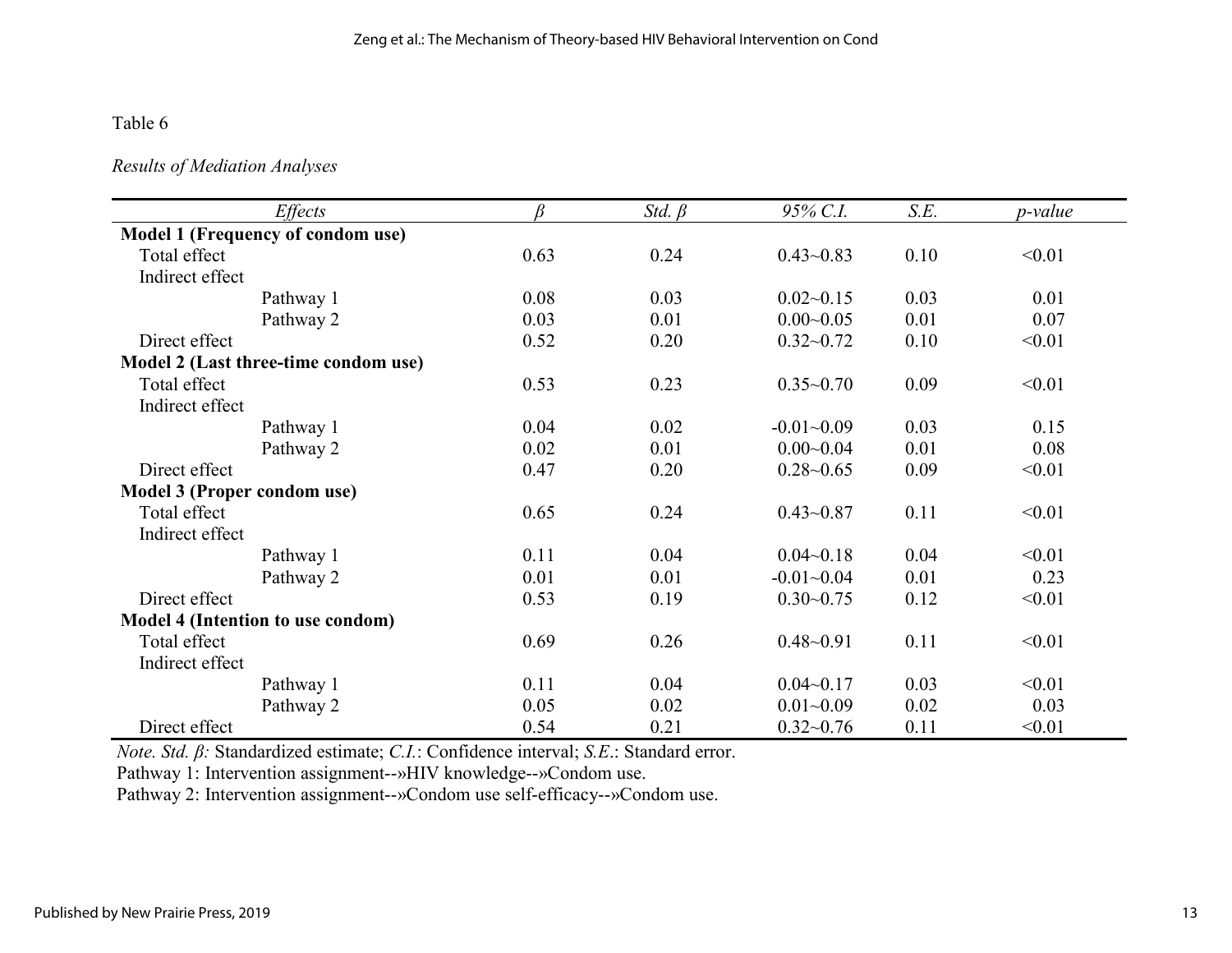#### **Discussion**

Using data from a community-based HIV behavioral intervention trial, the current study examined the mechanistic roles of HIV knowledge and condom use self-efficacy on the effect of an effective theory-based intervention on the use of condoms with regular partners as well as on condom use intention among young rural-to-urban migrants in China. Path analysis confirmed the overall intervention effects on condom use behaviors and condom use intention that were reported in the previous study using a different analytic procedure (Li et al., 2014). In addition, mediation analyses in the current study revealed that the intervention program could increase both HIV knowledge and condom use self-efficacy, which in turn could increase the intention to use condoms. For condom use behaviors with regular partners, the mediation models suggested that the behavioral intervention program could affect the use of condoms through HIV knowledge among rural-to-urban migrants.

The intervention program could increase condom use with regular partners and intention to use condoms through HIV knowledge among rural-to-urban migrants. This finding was consistent with previous studies (Campbell et al., 2008; Villar-Loubet et al., 2013; Wolf et al., 2007). For example, Villar-Loubet and colleagues (2013) found that HIV knowledge could mediate the relationship between sexual risk reduction intervention and consistent condom use among South African couples. HIV knowledge, as a fundamental determinant of behavioral change, could increase condom use behaviors and intention to use condoms through improving motivation and self-protection (Fisher & Fisher, 1992; Yang, Wu, Schimmele, & Li, 2015).

Working in the urban areas without permanent urban household registrations, rural-tourban migrants with low levels of education are often marginalized and stigmatized (Du, Li, & Lin, 2015; Zhang, 2001). This marginalization and stigmatization might prevent these individuals from getting access to HIV preventive education (Du, Li, & Lin, 2015; Zhang, 2001). Due to a low level of education and insufficient HIV knowledge, these rural-to-urban migrants may have high rates of sexual risk behaviors (Kong, 2008; Sio et al., 2015; Wu et al., 2016). In addition, the marginalization and stigmatization might impair migrants' mental health, and many of them might maladaptively cope with mental health problems through sexual risk behaviors including unprotected sex practices (Lehrer at al., 2006; Lin et al., 2005). Thus, to reduce sexual risk among rural-to-urban migrants, at the micro level, further intervention studies focusing on increasing their social integration as well as HIV knowledge are needed. With adequate social integration, migrants may reconstruct their social capitals in migration communities, have more interaction with local residents, and gain better access to HIV preventive education (Chen et al., 2011; Wang, Li, Stanton, & Fang, 2010). At the macro level, household policy change should be made to reduce the negative impact of dual household registration systems on migrants, which may be helpful to intervene in the environmental determinants of unprotected sex practices.

The behavioral HIV prevention intervention efforts could also aim to improve condom use self-efficacy as a key component of the efforts among rural-to-urban migrants and other populations at risk of HIV infection. Self-efficacy on condom use is an important determinant of condom use (Heeren, Jemmott, Mandeya, & Tyler, 2007; Sheeran, Abraham, & Orbell, 1999). A meta-analysis of 82 studies found that although both condom use self-efficacy and responseefficacy are correlated with condom use, condom use self-efficacy is more predictive of intended and actual condom use (Casey, Timmermann, Allen, Krahn, & Turkiewicz, 2009). People who have high condom use self-efficacy are more likely to communicate with their sexual partners and seek for the use of condoms (Xiao et al., 2013). Effective interventions to improve condom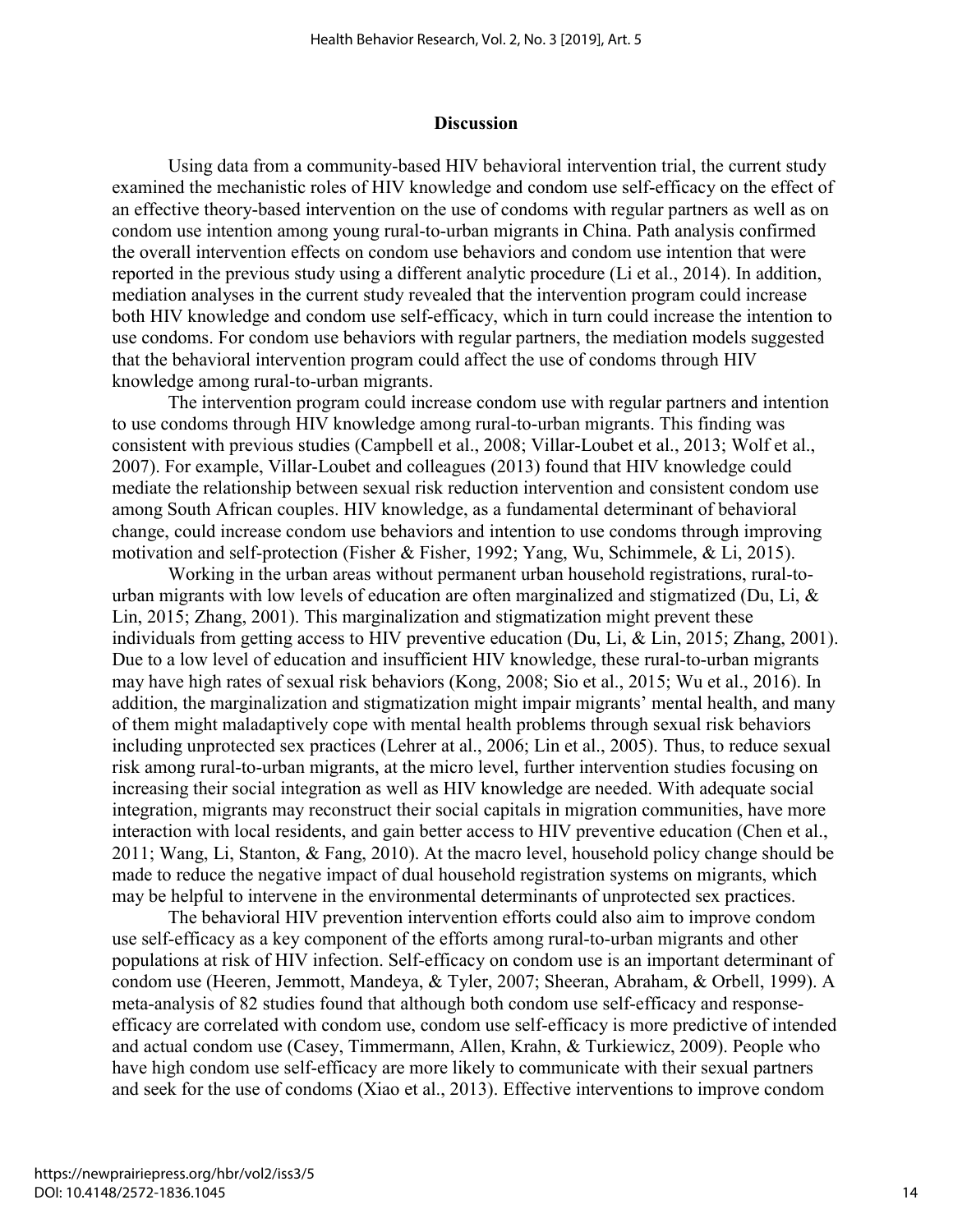use intention and condom use behaviors among rural-to-urban migrants should target condom use self-efficacy as a key focus of the intervention.

The current analysis did not identify a significant mediating effect of self-efficacy for the actual use of condoms, which was not consistent with previous studies regarding the mediating role of self-efficacy in behavioral change (O'Leary, Jemmott, & Jemmott, 2008; Taymoori & Lubans, 2008). There are two potential explanations for this finding. First, there was not an overall intervention effect on condom use self-efficacy as it increased in both the intervention and control groups over time (Li et al., 2014). Second, behavioral change requires sustained motivation and support (Kelly & Barker, 2016). The intervention program was delivered over four weeks, which might not provide migrants with sustained condom use self-efficacy or change their condom use behaviors (Li et al., 2014). Indeed, path analysis suggested that intervention assignment was significantly associated with condom use self-efficacy in all of the four models, but condom use self-efficacy was only related to condom use intention (Model 4) instead of actual use condoms in Model 1, Model 2, and Model 3. Despite the non-significant mediating effect of self-efficacy on actual condom use behaviors, condom use self-efficacy may still play an important role in behavioral change and we need to target condom use self-efficacy as a key focus of behavioral intervention (Guerra-Ordoñez et al., 2017; Prochaska & Velicer, 1997). To increase condom use among rural-to-urban migrants, these individuals might need to increase their confidence to negotiate with their partners and address the cognitive barriers of condom use before they develop behavioral intention resulting in actual behavioral change in condom use (Coker, 2007; Murray et al., 2007).

The current study has several potential limitations. First, the participants were recruited from one urban district in Beijing and might not be representative of other migrant populations in China. Therefore, caution should be taken when generalizing the results from the current study to other migrant populations elsewhere. Second, as all outcome measures were self-reported, recall biases of condom use might exist. Third, the HIV knowledge scale had a relatively low reliability estimate (Cronbach's alpha=0.66), which might threaten the internal validity of the study. Fourth, baseline differences were found in some key variables due to the cluster-level randomization. Although we have adjusted these variables in the path models, these differences could still affect the results. Fifth, this study had a relatively low follow-up rate (e.g., 74.7% at 12-month follow-up). This low follow-up rate indicated both the challenges to and importance of preventing HIV risk among this sexually active and highly mobile population. Sixth, our condom use measures were focused on regular partners. While the term of "regular partners" included largely "non-spousal" partners for the study sample based on the inclusion criteria (e.g., being unmarried or if married, not living with their spouse in Beijing), future studies are needed to validate the findings with other types of sexual partnerships (e.g., commercial sex or casual sex).

Despite these limitations, the current study confirmed the important mechanistic roles of HIV knowledge and condom use self-efficacy on the effect of behavioral prevention programs on condom use intention and behaviors. To increase the use of condoms and to reduce HIV risk among rural-to-urban migrants or other low-educated populations, tailored interventions focusing on improving HIV knowledge and condom use self-efficacy and addressing cognitive barriers of condom use are warranted, especially in those resource-poor settings where there is a lack of financial or human capacity for more comprehensive efforts such as structural interventions or multilevel interventions.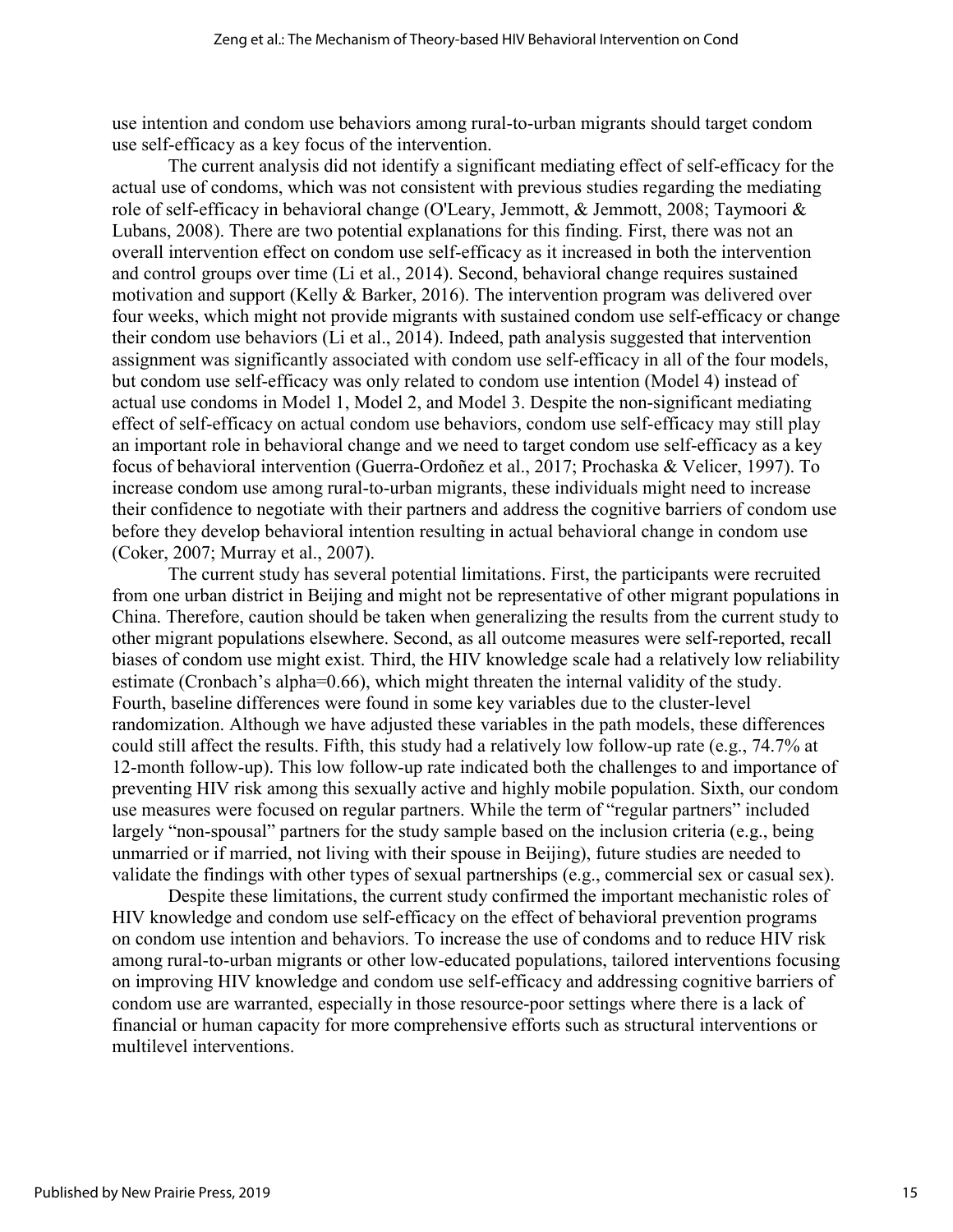## **Acknowledgements**

This study was supported by the National Institute of Health (NIH) Research Grant R01NR10498, by the National Institute of Nursing Research and National Institute of Mental Health. The authors also want to thank the reviewers for their helpful comments. Further, the authors have no conflicts of interest to disclose, financial or otherwise.

## **References**

- Campbell, M. K., McLerran, D., Turner-McGrievy, G., Feng, Z., Havas, S., Sorensen, G., . . . Nebeling, L. (2008). Mediation of adult fruit and vegetable consumption in the National 5 A Day for Better Health community studies. *Annals of Behavioral Medicine, 35*(1), 49- 60.<https://doi.org/10.1007/s12160-007-9002-y>
- Casey, M. K., Timmermann, L., Allen, M., Krahn, S., & Turkiewicz, K. L. (2009). Response and Self-efficacy of condom use: A meta-analysis of this important element of AIDS education and prevention. *Southern Communication Journal, 74*(1), 57-78. <https://doi.org/10.1080/10417940802335953>
- Chen, X., Stanton, B., Kaljee, L. M., Fang, X., Xiong, Q., Lin, D., . . . Li, X. (2011). Social stigma, social capital reconstruction, and rural migrants in urban China: A population health perspective. *Human Organization, 70*(1), 22-32. <https://doi.org/10.17730/humo.70.1.k76047734m703500>
- China National Bureau of Statistics (CNBS). (2016). Characteristics of Chinese Rural Migrants: 2016. CNBS News Release. Beijing, China.
- China National Center for AIDS/STD Control and Prevention. (2005). 2004 HIV/STD Epidemic in China. Beijing, China.
- Coker, A. L. (2007). Does physical intimate partner violence affect sexual health? A systematic review. *Trauma Violence Abuse, 8*(2), 149-177. <https://doi.org/10.1177/1524838007301162>
- DiMatteo, M. R. (1991). *The psychology of health, illness, and medical care: An individual perspective*. Pacific Grove, CA: Brooks and Cole.
- DiClemente, R. J., Wingood, G. M., Harrington, K. F., Lang, D. L., Davies, S. L., Hook Iii, E. W., ... Robillard, A. (2004). Efficacy of an HIV prevention intervention for African American adolescent girls: A randomized controlled trial. *JAMA, 292*(2), 171-179. <https://doi.org/10.1001/jama.292.2.171>
- Du, H., Li, X., & Lin, D. (2015). Individualism and sociocultural adaptation: Discrimination and social capital as moderators among rural-to-urban migrants in China. *Asian Journal of Social Psychology, 18*(2), 176-181.<https://doi.org/10.1111/ajsp.12085>
- Fisher, J. D., & Fisher, W. A. (1992). Changing AIDS-risk behavior. *Psychological Bulletin, 111*(3), 455-474. <https://doi.org/10.1037/0033-2909.111.3.455>
- Fisher, J. D., Fisher, W. A., Misovich, S. J., Kimble, D. L., & Malloy, T. E. (1996). Changing AIDS Risk Behavior: Effects of An Intervention Emphasizing AIDS Risk Reduction Information, Motivation, and Behavioral Skills in A College Student Population. *Health Psychol, 15(2),* 114-123.<https://doi.org/10.1037/0278-6133.15.2.114>
- Gao, Y., Lu, Z. Z., Shi, R., Sun, X. Y., & Cai, Y. (2001). AIDS and sex education for young people in China. *Reproduction, Fertility and Development, 13*(8), 729-737. <https://doi.org/10.1071/RD01082>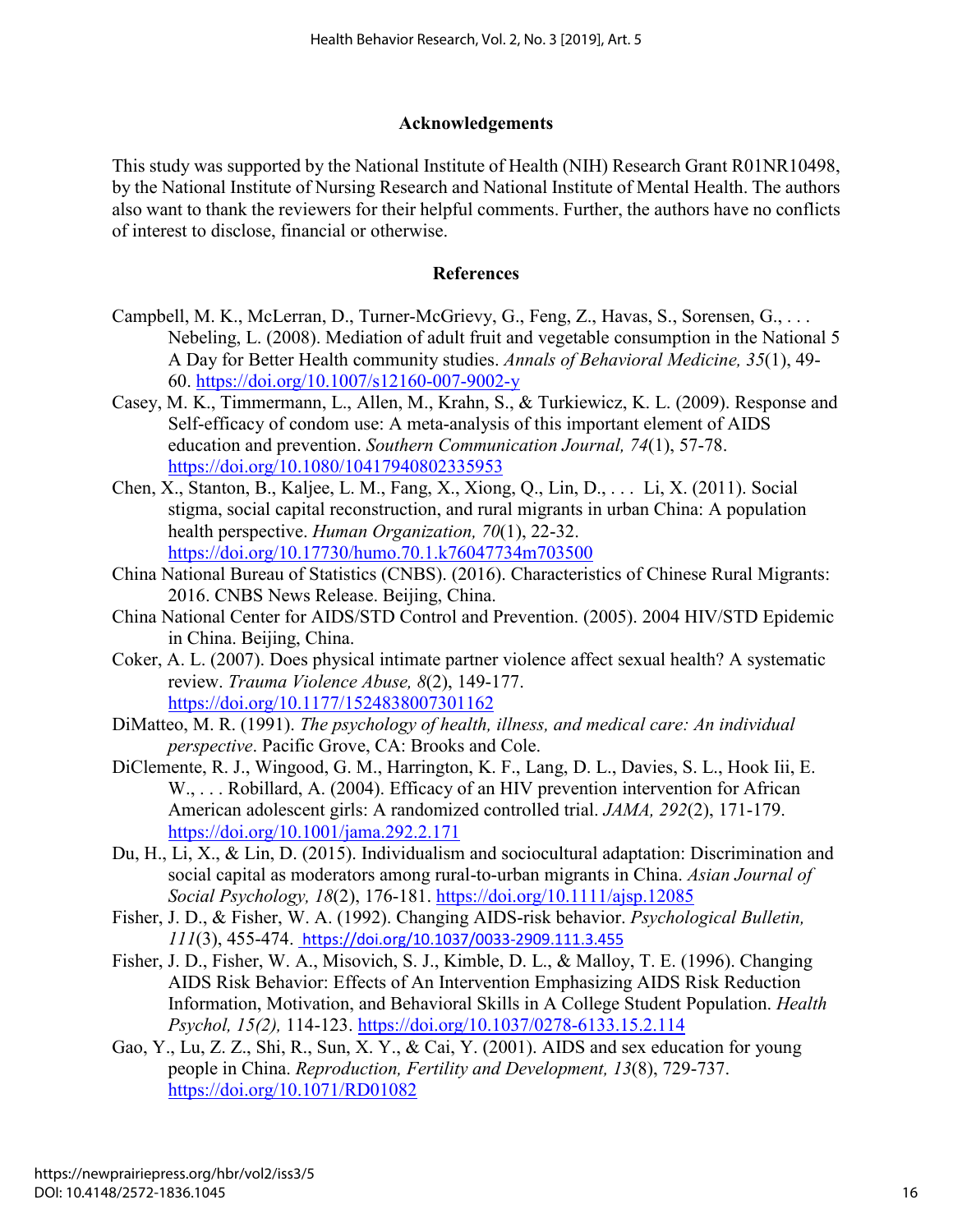- Guerra-Ordoñez, J. A., Benavides-Torres, R. A., Onofre-Rodríguez, D. J., Márquez-Vega, M. A., Guerra-Rodríguez, G. M., & Wall, K. M. (2017). Self-efficacy and coping as correlates of migrant safe sexual behavior to prevent HIV. *Journal of the Association of Nurses in AIDS Care, 28*(5), 761-769.<https://doi.org/10.1016/j.jana.2017.05.008>
- Heeren, G. A., Jemmott, J. B. III, Mandeya, A., & Tyler, J. C. (2007). Theory-based predictors of condom use among university students in the United States and South Africa. *AIDS Education and Prevention, 19*(1), 1-12.<https://doi.org/10.1521/aeap.2007.19.1.1>
- Kelly, M. P., & Barker, M. (2016). Why is changing health-related behaviour so difficult? *Public Health, 136*, 109-116.<https://doi.org/10.1016/j.puhe.2016.03.030>
- Kong, T. S. K. (2008). Risk factors affecting condom use among male sex workers who serve men in China: A qualitative study. *Sexually Transmitted Infections, 84*(6), 444-448. <https://doi.org/10.1136/sti.2008.030650>
- Lehrer, J. A., Shrier, L. A., Gortmaker, S., & Buka, S. (2006). Depressive symptoms as a longitudinal predictor of sexual risk behaviors among US middle and high school students. *Pediatrics, 118*(1), 189-200.<https://doi.org/10.1542/peds.2005-1320>
- Li, X., Fang, X., Lin, D., Mao, R., Wang, J., Cottrell, L., . . . Stanton, B. (2004). HIV/STD risk behaviors and perceptions among rural-to-urban migrants in China. *AIDS Education and Prevention, 16*(6), 538-556.<https://doi.org/10.1521/aeap.16.6.538.53787>
- Lin, D., Li, X., Yang, H., Fang, X., Stanton, B., Chen, X., . . . Liu, H. (2005). Alcohol intoxication and sexual risk behaviors among rural-to-urban migrants in China. *Drug andAlcohol Dependence, 79*(1), 103-112. <https://doi.org/10.1016/j.drugalcdep.2005.01.003>
- Li, X., Lin, C., Gao, Z., Stanton, B., Fang, X., Yin, Q., & Wu, Y. (2004). HIV/AIDS knowledge and the implications for health promotion programs among Chinese college students: Geographic, gender and age differences. *Health Promotion International, 19*(3), 345-356. <https://doi.org/10.1093/heapro/dah308>
- Li, X., Lin, D., Wang, B., Du, H., Tam, C., & Stanton, B. (2014). Efficacy of theory-based HIV behavioral prevention among rural-to-urban migrants in China: A randomized controlled trial. *AIDS Education and Prevention, 26*(4), 296-316. <https://doi.org/10.1521/aeap.2014.26.4.296>
- Li, X., Stanton, B., Wang, B., Mao, R., Zhang, H., Qu, M., . . . Wang, J. (2008). Cultural adaptation of the focus on kids program for college students in China. *AIDS Education and Prevention, 20*(1), 1-14.<https://doi.org/10.1521/aeap.2008.20.1.1>
- Li, X., Zhang, L., Mao, R., Zhao, Q., & Stanton, B. (2011). Effect of social cognitive theorybased HIV education prevention program among high school students in Nanjing, China. *Health Education Research, 26*(3), 419-431.<https://doi.org/10.1093/her/cyr001>
- Li, X., Zhang, L., Stanton, B., Fang, X., Xiong, Q., & Lin, D. (2007). HIV/AIDS-related sexual risk behaviors among rural residents in China: Potential role of rural-to-urban migration. *AIDS Education and Prevention, 19*(5), 396-407. <https://doi.org/10.1521/aeap.2007.19.5.396>
- Murray, L., Moreno, L., Rosario, S., Ellen, J., Sweat, M., & Kerrigan, D. (2007). The role of relationship intimacy in consistent condom use among female sex workers and their regular paying partners in the Dominican Republic. *AIDS and Behavior, 11*(3), 463-470. <https://doi.org/10.1007/s10461-006-9184-5>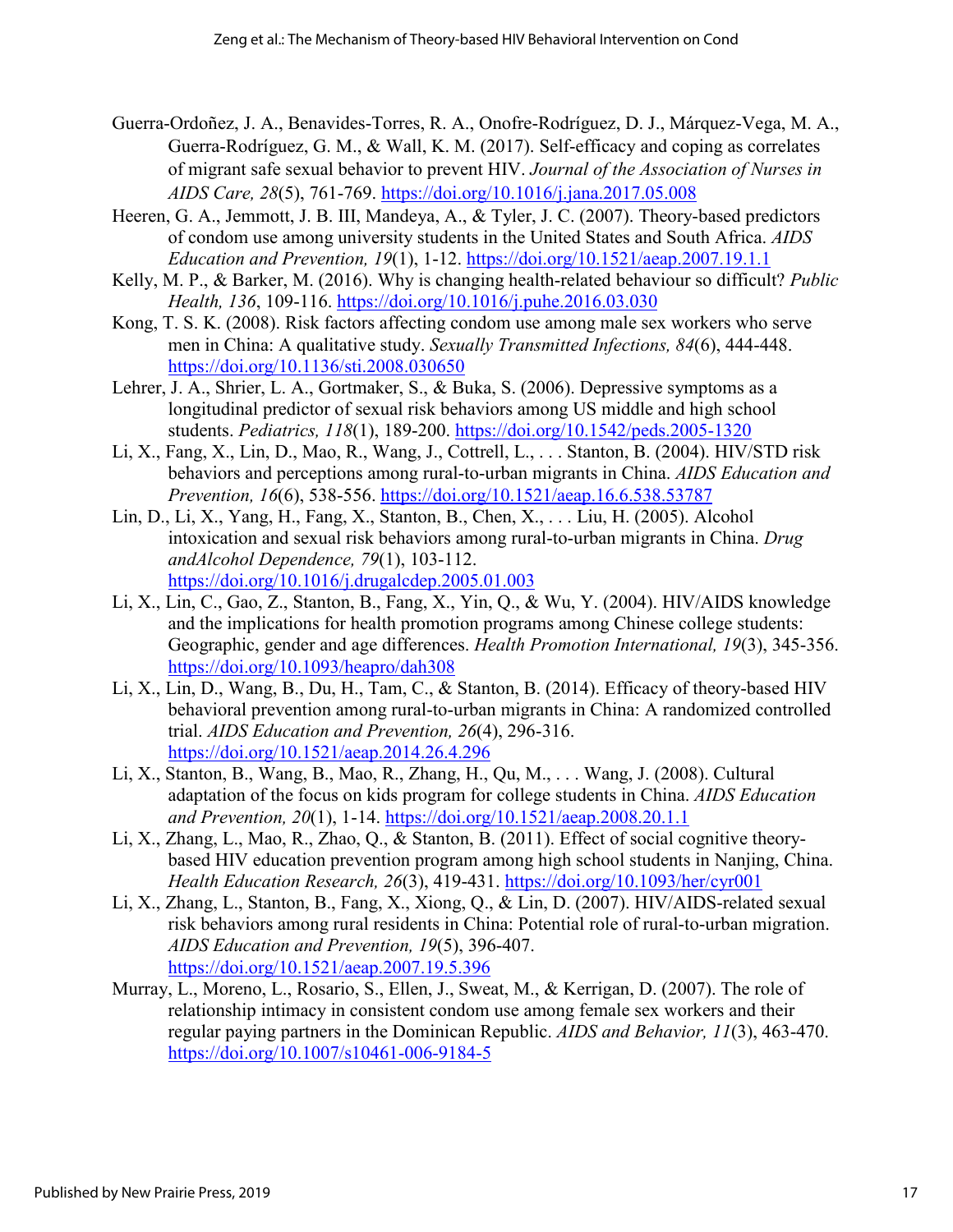- O'Leary, A., Jemmott, L. S., & Jemmott, J. B. (2008). Mediation analysis of an effective sexual risk-reduction intervention for women: The importance of self-efficacy. *Health Psychology, 27*(2 Suppl), S180-S184. [https://doi.org/10.1037/0278-](https://doi.org/10.1037/0278-6133.27.2(Suppl.).S180) [6133.27.2\(Suppl.\).S180](https://doi.org/10.1037/0278-6133.27.2(Suppl.).S180)
- Prochaska, J. O., & Velicer, W. F. (1997). The transtheoretical model of health behavior change. *American Journal of Health Promotion, 12*(1), 38-48. [https://doi.org/10.4278/0890-1171-](https://doi.org/10.4278/0890-1171-12.1.38) [12.1.38](https://doi.org/10.4278/0890-1171-12.1.38)
- Rogers, R. W., Cacioppo, J. T., & Petty, R. E. (1983). Cognitive and physiological processes in fear appeals and attitude change: A Revised Theory of Protection Motivation. In J. T. Cacioppo & R. E. Petty (Eds), *Social Psychophysiology* (pp.153-177*)*. New York, NY: Guilford.
- Sheeran, P., Abraham, C., & Orbell, S. (1999). Psychosocial correlates of heterosexual condom use: A meta-analysis. *Psychological Bulletin, 125*(1), 90-132. <https://doi.org/10.1037/0033-2909.125.1.90>
- Sio, T. T., Chang, K., Jayakrishnan, R., Amitai, A., Xu, H., Zaller, N., . . . Wu, L. H. (2015). The impact of healthcare access on knowledge and willingness for HIV testing in Chinese female entertainment workers. *Journal of Immigrant and Minority Health, 17*(5), 1322- 1329.<https://doi.org/10.1007/s10903-014-0087-7>
- Strecher, V. J., McEvoy DeVellis, B., Becker, M. H., & Rosenstock, I. M. (1986). The role of self-efficacy in achieving health behavior change. *Health Education Quarterly, 13(1),*  73–92.<https://doi.org/10.1177/109019818601300108>
- Taymoori, P., & Lubans, D. R. (2008). Mediators of behavior change in two tailored physical activity interventions for adolescent girls. *Psychology of Sport and Exercise, 9*(5), 605- 619.<https://doi.org/10.1016/j.psychsport.2007.09.001>
- Villar-Loubet, O. M., Cook, R., Chakhtoura, N., Peltzer, K., Weiss, S. M., Shikwane, M. E., & Jones, D. L. (2013). HIV knowledge and sexual risk behavior among pregnant couples in South Africa: The PartnerPlus Project. *AIDS and Behavior, 17(2),* 479-487. <https://doi.org/10.1007/s10461-012-0360-5>
- Wang, B., Li, X., Stanton, B., & Fang, X. (2010). The influence of social stigma and discriminatory experience on psychological distress and quality of life among rural-tourban migrants in China. *Social Science & Medicine, 71*(1), 84-92. <https://doi.org/10.1016/j.socscimed.2010.03.021>
- Wang, J., & Wang, X. (2012). *Structural equation modeling: Applications using Mplus.* New York, NY: John Wiley. pp. 17-21.
- Wolf, M. S., Davis, T. C., Osborn, C. Y., Skripkauskas, S., Bennett, C. L., & Makoul, G. (2007). Literacy, self-efficacy, and HIV medication adherence. *Patient Education and Counseling, 65*(2), 253-260.<https://doi.org/10.1016/j.pec.2006.08.006>
- Wu, J., Wu, H., Li, P., & Lu, C. (2016). HIV/STIs risks between migrant MSM and local MSM: A cross-sectional comparison study in China. *Peer J, 4*, e2169. <https://doi.org/10.7717/peerj.2169>
- Wulfert, E., & Wan, C. K (1993) Condom use: A self-efficacy model. *Health Psychology, 12*  (5),346-353. [https://doi.org/10.1037//0278-6133.12.5.346](https://doi.org/10.1037/0278-6133.12.5.346)
- Xiao, Z., Li, X., Lin, D., Jiang, S., Liu, Y., & Li, S. (2013). Sexual communication, safer sex self-efficacy, and condom use among young Chinese migrants in Beijing, China. *AIDS Education and Prevention, 25*(6), 480-494.<https://doi.org/10.1521/aeap.2013.25.6.480>